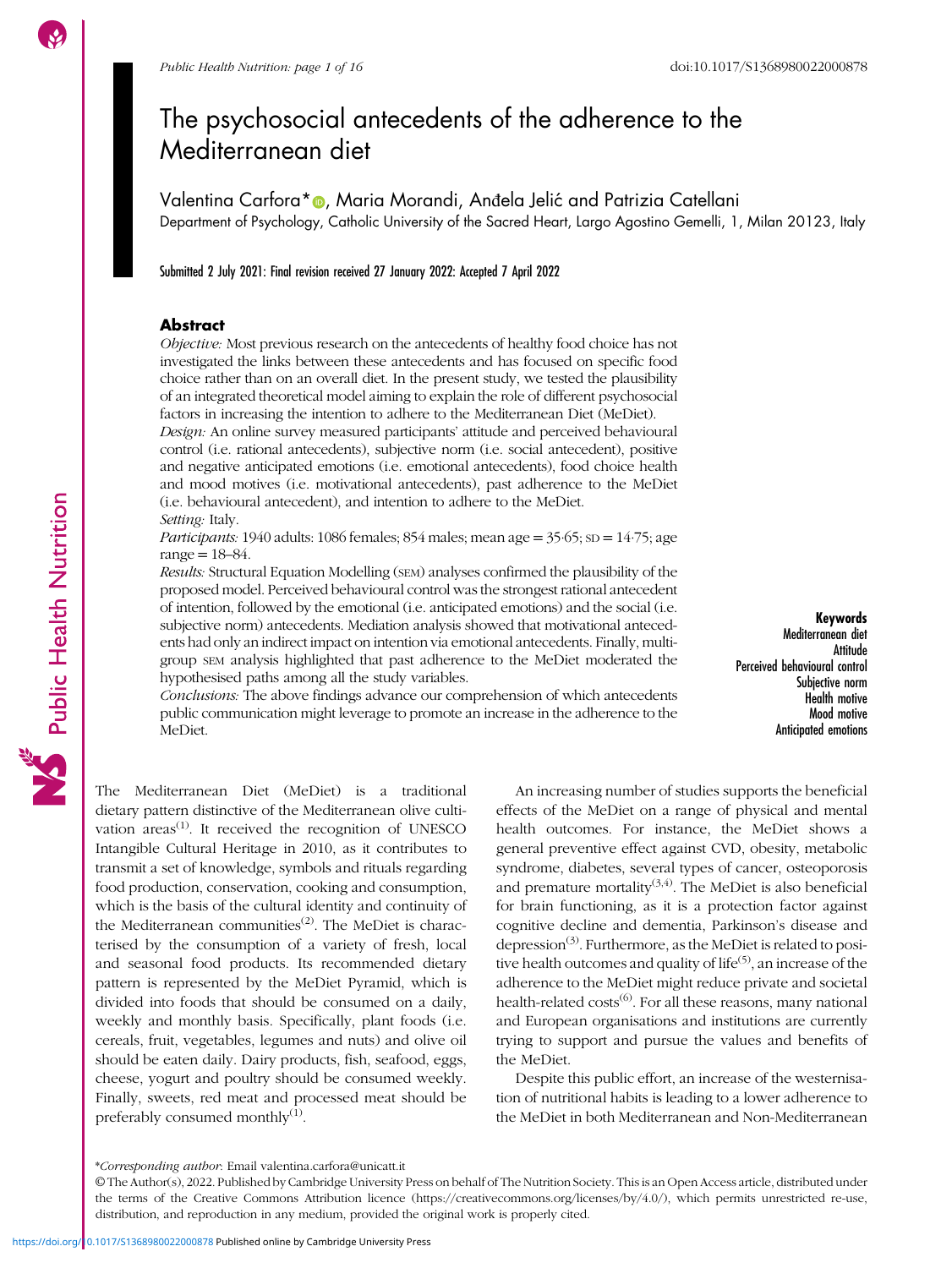countries<sup> $(7)$  $(7)$ </sup>. In Italy, for example, nutritional habits are scarcely consistent with the MeDiet recommendations, with more than half of Italians having a low consumption of plant foods and a high consumption of sweets, red and processed meat<sup>([8](#page-14-0))</sup>.

So far, research on the psychosocial antecedents that might lead people to have a higher adherence to the MeDiet recommendations have been scarce. To overcome this gap in the current literature, in the present study, we aimed to propose and test the plausibility of an integrated theoretical model to assess the role of different psychosocial (rational, social, emotional, motivational and behavioural) antecedents in increasing the intention to adhere to the MeDiet. The identification of these psychosocial antecedents and their relationships is important to design effective public and private promotion campaigns aimed at increasing the adoption of the MeDiet.

### Theoretical background

Previous research on the antecedents of healthy food choice has mainly focused attention mainly on the rational components of this choice, such as attitude, perceived behavioural control or self-efficacy<sup> $(9,10)$ </sup>. A more limited number of studies have instead investigated the motivational, emotional and behavioural components of this choice, such as health motives or habits<sup> $(11,12)$  $(11,12)$  $(11,12)$  $(11,12)$  $(11,12)$ </sup>. So far, however, the links between these antecedents have been scarcely investigated, and this is likely due to the lack of a common conceptual framework to understand the predictors of food choice and diet $^{(13)}$  $^{(13)}$  $^{(13)}$ . Moreover, most of the past studies focused on the reasons for choosing individual foods (e.g. fruit and vegetable, meat, sugary snack or beverage) rather than considering the difficult issue of predicting adherence to a healthy diet, which indeed is the key to obtaining long-term health benefits<sup> $(14)$  $(14)$ </sup>. In the present study, we proposed and tested an integrated model of the different antecedents that influence the adherence to the MeDiet, by considering rational, social, emotional, motivational and behavioural antecedents. These antecedents are presented in Fig. 1 and described below, together with the hypotheses about their interrelationships.

To consider the rational and social antecedents of people's intention to adhere to the MeDiet, we assumed the Theory of Planned Behaviour (TPB) as a frame of reference<sup> $(15)$  $(15)$ </sup>. The TPB postulates that the personal intention to perform a behaviour is determined by both rational and social factors. The rational factors include attitude and perceived behavioural control, where *attitude* is related to the personal positive or negative evaluation of a behaviour, while *perceived behavioural control* is the perception of personal ability and external possibility to perform a specific behaviour. The social component of the TPB model is represented by subjective norm, that is the perceived social pressure to perform a certain behaviour.

In the domain of the studies on eating behaviours, several meta-analyses confirmed that the TPB is a robust theoretical model to predict people's intentions related to food choice<sup>([16\)](#page-14-0)</sup>, as well as the intention to follow a healthy dietary pattern<sup> $(9)$  $(9)$  $(9)$ </sup>. To the best of our knowledge, however, only few studies have explored and confirmed the predictive power of the TPB on the adherence to the MeDiet<sup> $(13,17)$  $(13,17)$ </sup>. In these studies, perceived behavioural control appeared to be the strongest predictor of the intention to adhere to the MeDiet, followed by a positive attitude towards the MeDiet. Subjective norm had instead the lowest role in predicting



Fig. 1 Integrated theoretical model to explain the intention to adhere to the Mediterranean diet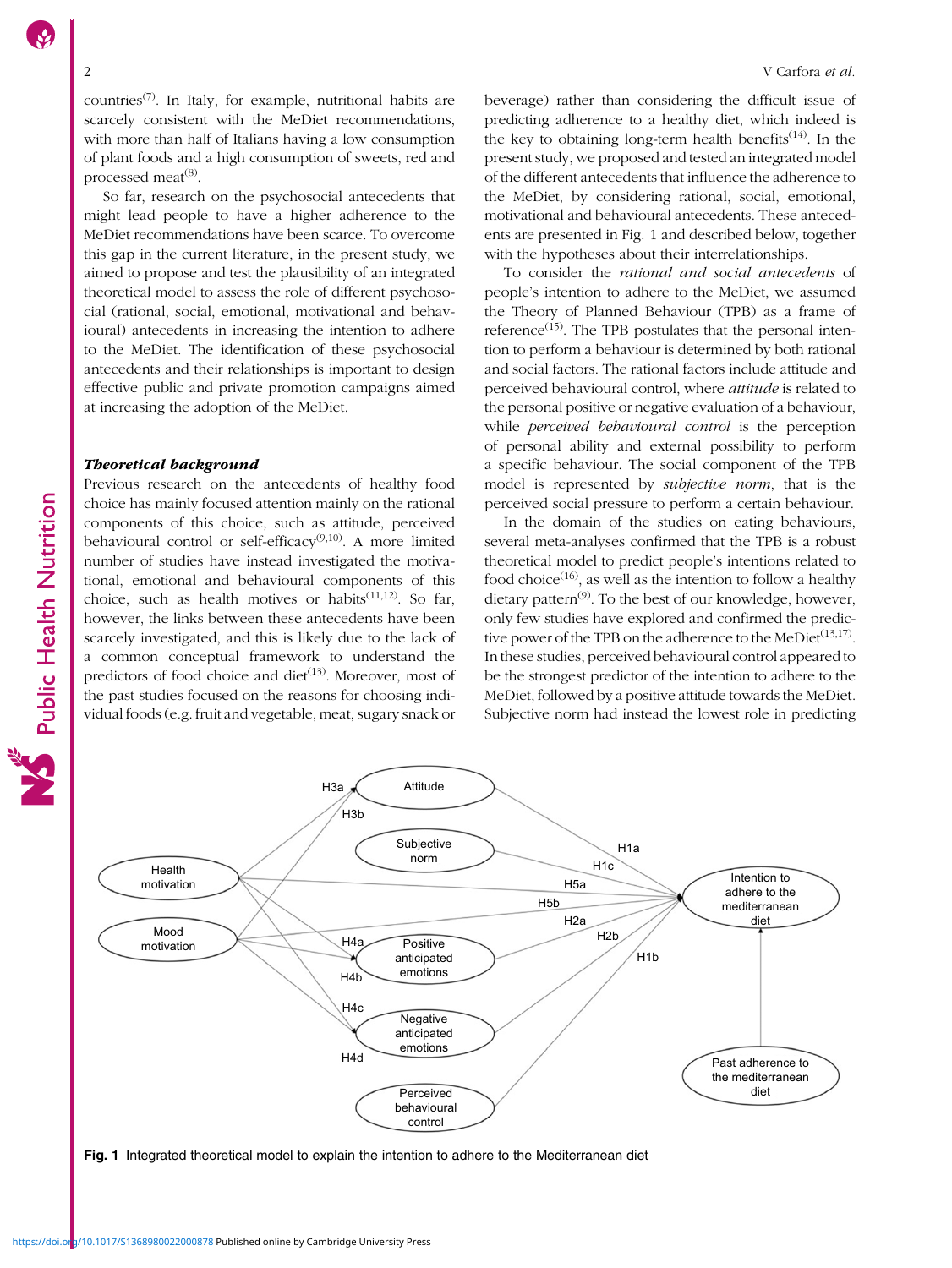Psychosocial antecedents of Mediterranean diet 33

people's intention. Based on the above, in the present study, we expected that:

H1a: Positive attitude towards the adherence to the MeDiet influences the intention to adhere to it.

H1b: Perceived behavioural control influences the intention to adhere to the MeDiet.

H1c: Subjective norm related to the adherence to the MeDiet influences the intention to adhere to it.

Over and above the rational and social factors, emotional antecedents are likely to play a relevant role in orienting diet habits. Emotions are essential elements in the decision-making process, as they influence information processing, responses to persuasive stimuli, goal setting and goal-directed behaviour implementation $(18)$  $(18)$ . Among the different types of emotions, anticipated emotions have aroused considerable interest given their strong predictive power. They can be defined as the positive or negative emotional reactions elicited by the anticipation of the consequences of acting or not acting a certain behaviour $(19)$  $(19)$  $(19)$ .

Many researchers have already included anticipated emotions in the TPB model, even if most of them have paid attention only to anticipated emotions with a negative valence (e.g. anticipated regret, guilt or shame), without considering those with a positive valence (e.g. satisfaction, happiness or proudness)<sup>([20](#page-14-0))</sup>. Moreover, so far, only few studies have included anticipated emotions in theoretical models aimed to explain food choice<sup> $(21-23)$  $(21-23)$  $(21-23)$  $(21-23)$  $(21-23)$ </sup>, and again they focused predominantly on negative anticipated emotions. To the best of our knowledge, only Mari et  $al$ .<sup>([13](#page-14-0))</sup> have investigated the role of anticipated emotions in the prediction of the adherence to the MeDiet. This study has shown that both positive and negative anticipated emotions influence the desire to follow the MeDiet. Thus, in our study, we hypothesised that:

H2a: Positive anticipated emotions related to following the MeDiet influence the intention to adhere to the MeDiet.

H2b: Negative anticipated emotions related to following the MeDiet influence the intention to adhere to the MeDiet.

Motivational antecedents also play a relevant role in determining people's food choices, and these antecedents include health and mood motives $(11)$ . On the one side, health motive leads individuals to choose healthy and nutritious food (e.g. rich in vitamins and minerals) or food that improves physical appearance (e.g. promote skin, teeth, hair, nails appearance). On the other side, mood motive is centred on the emotional well-being and highlights individuals' interest to eat food to reduce stress and relax, or to cheer up and feel good $^{(11)}$  $^{(11)}$  $^{(11)}$ . These motives play a decisive role in influencing food choice insofar as they determine people's attitude towards the selection of certain foods. For instance, they have been found to influence attitude towards healthy eating and personalised dietary advice<sup> $(24,25)$  $(24,25)$ </sup>. Although the role of these motives in the case of people's intention to adhere to the MedDiet has not been analysed, starting from the results of past studies on motivational antecedents of other healthy diets in the present study we expected that:

H3a: Health motive influences positive attitude towards the MeDiet.

H3b: Mood motive influences positive attitude towards the MeDiet.

When evaluating a behaviour, people feel positive or negative emotions as a consequence of the perception of consistency or inconsistency of this behaviour with their inner motivations. This emotional experience improves the ability to anticipate similar emotions when deciding how to act in the future and, in turn, influences intentions<sup> $(26)$  $(26)$ </sup>. Similarly, when making a food choice, people are likely to mentally anticipate the emotions they will experience if such choice is either consistent or not consistent with their health or mood motives. Accordingly, in the present study, we tested the hypotheses below.

H4a: Health motive elicit positive anticipated emotions towards adhering to the MeDiet.

H4b: Health motive elicit negative anticipated emotions towards adhering to the MeDiet.

H4c: Mood motive elicit positive anticipated emotions towards not adhering to the MeDiet.

H4d: Mood motive elicit negative anticipated emotions towards not adhering to the MeDiet.

Motivational antecedents have been shown to have also a direct impact on intention related to food choice. For example, health motive has been found to directly predict the intention to purchase both healthy and unhealthy food<sup> $(27,28)$  $(27,28)$  $(27,28)$  $(27,28)$ </sup>. Similarly, mood motive has been found to directly influence the intention to follow personalised dietary advice<sup> $(24)$ </sup>. To the best of our knowledge, no previous research has investigated the role of health and mood motives to predict the adherence to the MeDiet. In the present study, we tested the following hypotheses.

H5a: Health motive influences the intention to adhere to the MeDiet.

H5d: Mood motive influences the intention to adhere to the MeDiet.

Finally, in our study, we considered the behavioural antecedents of the intention to adhere to the MeDiet.

https://doi.org/<sup>1</sup>0.1017/S1368980022000878 Published online by Cambridge University Press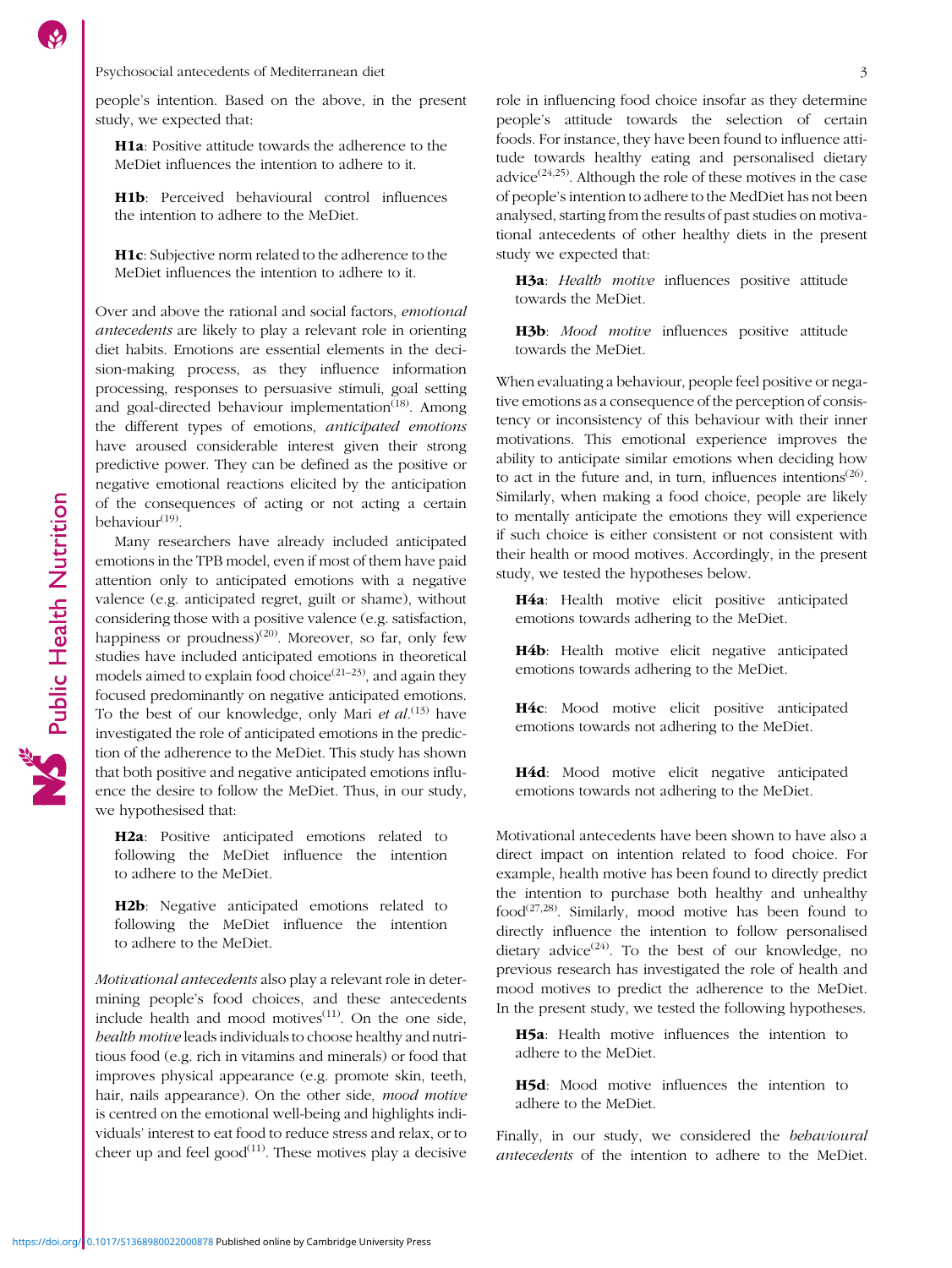Several studies have shown that past behaviour is a powerful predictor of behaviour intention<sup> $(12,29,30)$  $(12,29,30)$  $(12,29,30)$ </sup>. Actually, several researchers have included past behaviour in the TPB model, showing that it is often the strongest predictor of intention, over and above the original TPB variables. This evidence has been confirmed also in the case of frequently repeated behaviours[\(31\)](#page-14-0). Previous scholars have shown that the inclusion of past behaviour increases the predictiveness of the TPB model to explain people's intention related to frequent food choices<sup> $(32,33)$ </sup>, also in the case of people's intention to follow the MeDiet<sup> $(13)$  $(13)$  $(13)$ </sup>. Accordingly, we hypothesised that:

H6: Past adherence to the MeDiet influences the intention to follow the MeDiet.

Previous researchers have also found that past behaviour is a moderator within the framework of the TPB. For example, past behaviour was shown to moderate the attitude-intention and the anticipated emotion-intention relationships<sup> $(31,34)$  $(31,34)$ </sup>. Consistently, in the present study, we aimed to evaluate whether different levels of past adherence to the MeDiet (low, medium and high adherence) would produce a different impact of the other study variables on participants' intention to adhere to the MeDiet. Hence, we investigated the Research Question (RQ) below.

RQ: Past behaviour moderates the impacts of the other study variables on the intention to adhere to the MeDiet.

### Method

### Participants and measures

Ethical approval for this study was obtained from the Catholic University of the Sacred Heart (Milan). Using the A-priori Sample Size Calculator for Structural Equation Models created by Daniel Soper $(35)$  $(35)$ , we computed the minimum sample size required for a structural equation model study. Results recommended to involve at least 184 participants to test our integrated model (nine latent variables and thirty observed variables; expected effect size  $= 0.30$ ; *P*-value  $= 0.05$ ; statistical power level  $= 0.80$ ) and 243 participants to test the moderation of the three levels of past adherence to the MeDiet (twenty-seven latent variables and ninety observed variables; expected effect size =  $0.30$ ; *P* value =  $0.05$ ; statistical power level =  $0.80$ ). However, we opted to increase our sample size, following Jackson's recommendation<sup>([36](#page-14-0))</sup> to have a sample size to parameters ratio of 20:1 or at least 10:1.

In October 2020, about 2100 Italian adults were invited by the students of the Department of Psychology to fill in an online questionnaire. Each student was asked to invite three females (one between the age of 18 and 25, one between the age of 26–45, one between the age of 46–75) and three males (same criteria used for females) via e-mail or text message. At the beginning of the

questionnaire, we provided participants with instructions on how to properly fill out the online questionnaire, as well as information on how to employ the different types of measurement scales. A control question to verify if participants' replies were reliable was also included in the questionnaire. A total of 1940 participants correctly and fully completed the questionnaire (1086 females; 854 males; mean age =  $35.65$ ; sD =  $14.75$ ; age range =  $18-84$ ). A description of the measures collected through the questionnaire follows below. The full list of the items of each measure is reported in Table [1](#page-4-0).

### Health motive

Participants' health motive regarding food choice was measured with three items on a seven-point Likert scale (e.g. 'It's important that the food I eat contains vitamins and minerals... strongly disagree  $(1)$  – strongly agree  $(7)$ '; adapted from Naughton et al.<sup>([11](#page-14-0))</sup>). High scores indicated a strong health motive regarding food choice ( $\alpha = 0.79$ ).

### Mood motive

Participants' mood motive regarding food choice was measured with three items on a seven-point Likert scale (e.g. 'It's important that the food I eat helps me relax ::: strongly disagree (1) – strongly agree (7)'; adapted from Naughton et al.<sup>[\(11\)](#page-14-0)</sup>). High scores showed a high mood motive regarding food choice  $(\alpha = 0.76)$ .

### Attitude

Using a seven-point semantic differential scale with eight items, we measured participants' attitudes towards the MeDiet (e.g. 'Following the Mediterranean Diet is... unpleasant – pleasant'; adapted from Mari et  $al^{(13)}$  $al^{(13)}$  $al^{(13)}$ ). High values indicated a greater positive attitude towards the MeDiet  $(\alpha = 0.94)$ .

### Subjective norm

Participants' subjective norm was measured using three items on a seven-point Likert scale (e.g. 'Most people who are important to me think that I should follow the Mediterranean Diet... strongly disagree (1) – strongly agree  $(7)$ '; adapted from Mari et  $al$ .<sup>([13](#page-14-0))</sup>). High scores showed a elevate perception of a social expectation towards following the MeDiet  $(\alpha = 0.81)$ .

### Perceived behavioural control

Participants' perceived behavioural control over following the MeDiet was assessed using three items on a seven-point Likert scale ('In the next month, following the Mediterranean Diet will be entirely up to me  $\ldots$  strongly disagree (1) – strongly agree (7)'; adapted from Mari et al.<sup>[\(13](#page-14-0))</sup>). High scores indicated a high perception of control over adhering to the MeDiet ( $\alpha$  = 0.94).

### Anticipated positive emotions

Participants' anticipated positive emotions for following the MeDiet were measured using three items (e.g. 'In the next month, if I will follow the Mediterranean Diet I will be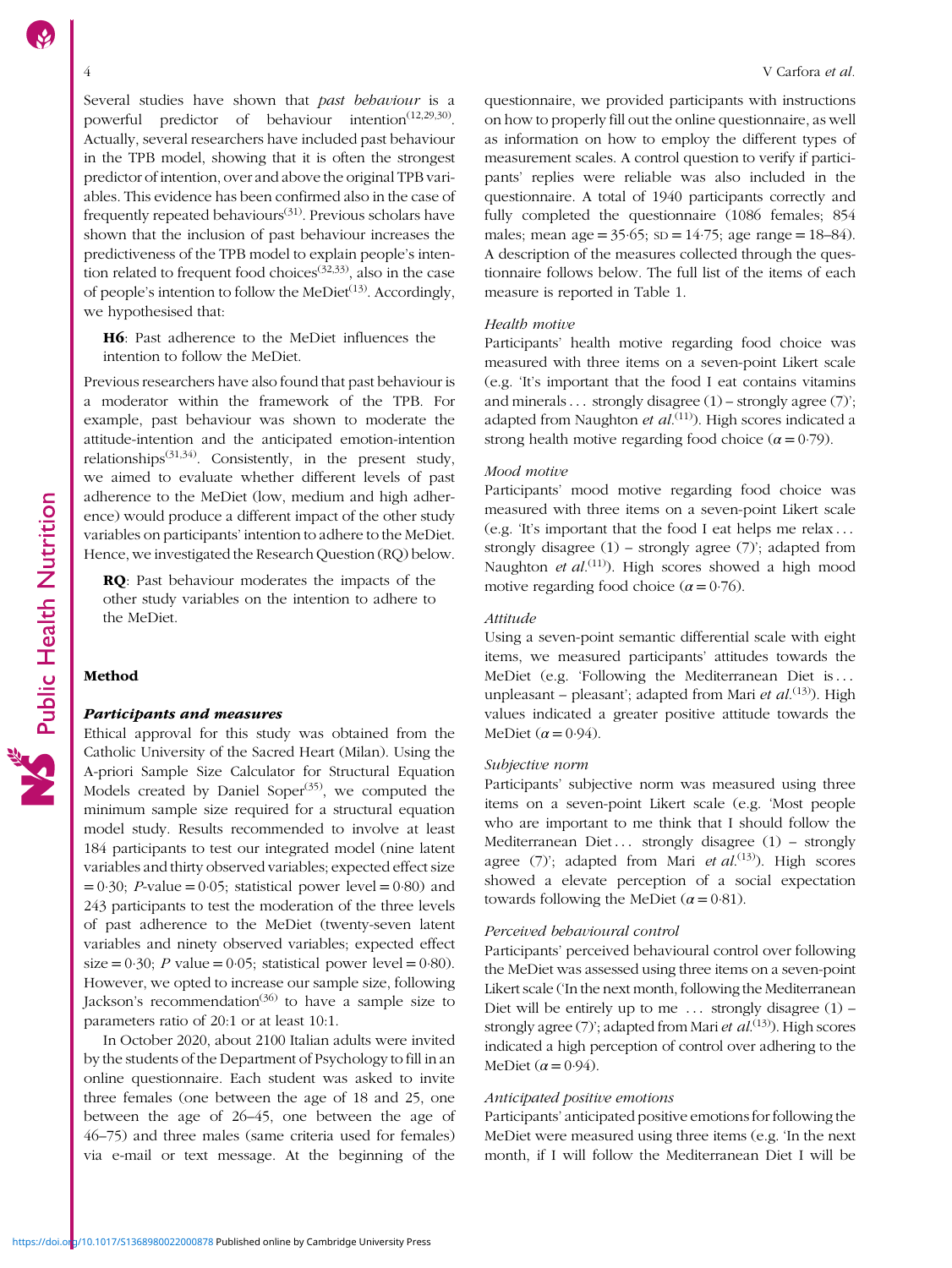### <span id="page-4-0"></span>Psychosocial antecedents of Mediterranean diet 5

### Table 1 Results of the measurement model

| Construct                         | Items                                                    | λ    | <b>CR</b> | <b>AVE</b> |
|-----------------------------------|----------------------------------------------------------|------|-----------|------------|
| Health motive                     | It is important that the food I eat                      |      | 0.88      | 0.71       |
|                                   | contains vitamins and minerals                           | 0.77 |           |            |
|                                   | $\ldots$ is healthy                                      | 0.86 |           |            |
|                                   | is nutritious                                            | 0.63 |           |            |
| Mood motive                       | It is important that the food I eat                      |      | 0.91      | 0.77       |
|                                   | helps me relax                                           | 0.78 |           |            |
|                                   | cheers me up and makes me feel good                      | 0.77 |           |            |
|                                   | helps me cope with stress                                | 0.89 |           |            |
| Attitude towards the MeDiet       | In the next month, following the MeDiet will be/would be |      | 0.95      | 0.70       |
|                                   | $\ldots$ disgusting – tasty                              | 0.74 |           |            |
|                                   | $\ldots$ sad – joyful                                    | 0.69 |           |            |
|                                   | $\ldots$ unpleasant – pleasant                           | 0.74 |           |            |
|                                   | $\ldots$ boring – funny                                  | 0.61 |           |            |
|                                   | disadvantageous - advantageous                           | 0.88 |           |            |
|                                   | $\ldots$ fool – wise                                     | 0.91 |           |            |
|                                   | $\ldots$ uneffective – effective                         | 0.91 |           |            |
|                                   | $\ldots$ useless – useful                                | 0.91 |           |            |
| Perceived behavioural control     | In the next month $\dots$                                |      | 0.86      | 0.67       |
|                                   | following the MeDiet will be entirely up to me           | 0.50 |           |            |
|                                   | I think I have enough opportunities to follow MeDiet     | 0.82 |           |            |
|                                   | I feel capable of following the MeDiet                   | 0.80 |           |            |
| Subjective norm                   | Most of the people who are important to me               |      | 0.89      | 0.73       |
|                                   | think that I should follow the MeDiet                    | 0.93 |           |            |
|                                   | would approve if I followed the MeDiet in the next month | 0.94 |           |            |
|                                   | would like me to follow the MeDiet in the next month     | 0.47 |           |            |
| Positive anticipated emotions     | In the next month, if I will follow MeDiet               |      | 0.93      | 0.82       |
|                                   | I will be proud of myself                                | 0.85 |           |            |
|                                   | I will feel secure                                       | 0.82 |           |            |
|                                   | I will be satisfied                                      | 0.89 |           |            |
| Negative anticipated emotions     | In the next month, if I will not follow the MeDiet       |      | 0.94      | 0.84       |
|                                   | I will regret it                                         | 0.84 |           |            |
|                                   | I will feel worried                                      | 0.88 |           |            |
|                                   | I will feel dissatisfied                                 | 0.88 |           |            |
| Intention to adhere to the MeDiet | In the next month $\dots$                                |      | 0.97      | 0.92       |
|                                   | I intend to follow the MeDiet                            | 0.92 |           |            |
|                                   | I plan to follow the MeDiet                              | 0.94 |           |            |
|                                   | I will follow the MeDiet                                 | 0.95 |           |            |
|                                   |                                                          |      |           |            |

λ, standardised factor loading; CR, composite reliability; AVE, average variance extracted; MeDiet, Mediterranean diet.

Attitude was assessed with a seven-point semantic differential scale. All other scales were measured with a response scale varying from 'strongly disagree' (1) to 'strongly agree' (7).

proud of myself... strongly disagree  $(1)$  – strongly agree (7)'; adapted form Carfora *et al*.<sup>([37](#page-14-0))</sup>). High score indicated strong anticipated positive emotions ( $\alpha$  = 0.94).

### Anticipated negative emotions

Participants' anticipated negative emotions for not following the MeDiet were measured using three items (e.g. 'In the next month, if I will not follow Mediterranean Diet I will regret it  $\ldots$  strongly disagree (1) – strongly agree (7)'; adapted form Carfora et al.<sup>[\(37](#page-14-0))</sup>). High values indicated strong anticipated negative emotions ( $\alpha$  = 0.81).

### Past adherence to the MeDiet

Participants' past adherence to the MeDiet was assessed using the 'Short Questionnaire to Assess Adherence to the Mediterranean Diet<sup>[\(38](#page-14-0))</sup> composed of fourteen items (e.g. 'How many fruit portions (including natural fruit juices) do you consume per day?... less than a portion (1) – more than five portions (7)'). The final score ranged from 1 to 14 and was obtained by recoding the responses in 0 points or 1 point following the criteria of the original scale.

### Intention to adhere to the MeDiet

Participants' intention to adhere to the MeDiet was assessed with three items on a seven-point Likert Scale (e.g. 'In the next month, I intend to follow the Mediterranean diet ... strongly disagree (1) – strongly agree (7)'; adapted from Mari *et al.*<sup>[\(13\)](#page-14-0)</sup>). High scores showed a high intention to adhere to the MeDiet ( $\alpha$  = 0.96).

At the beginning of the online questionnaire, participants provided written consent. Then, they completed two scales assessing health and mood motives related to their food choice and self-reported their adherence to the MeDiet. After that, they read a definition of the MeDiet (see Appendix) and filled out the TPB scales (attitude, subjective norm, perceived behavioural control) plus the scales to assess their positive and negative anticipated emotions regarding adherence to MeDiet. Finally, participants answered socio-demographic questions.

### Data analyses

We ran all analyses using MPLUS 7. As preliminary analyses, we tested the measurement model with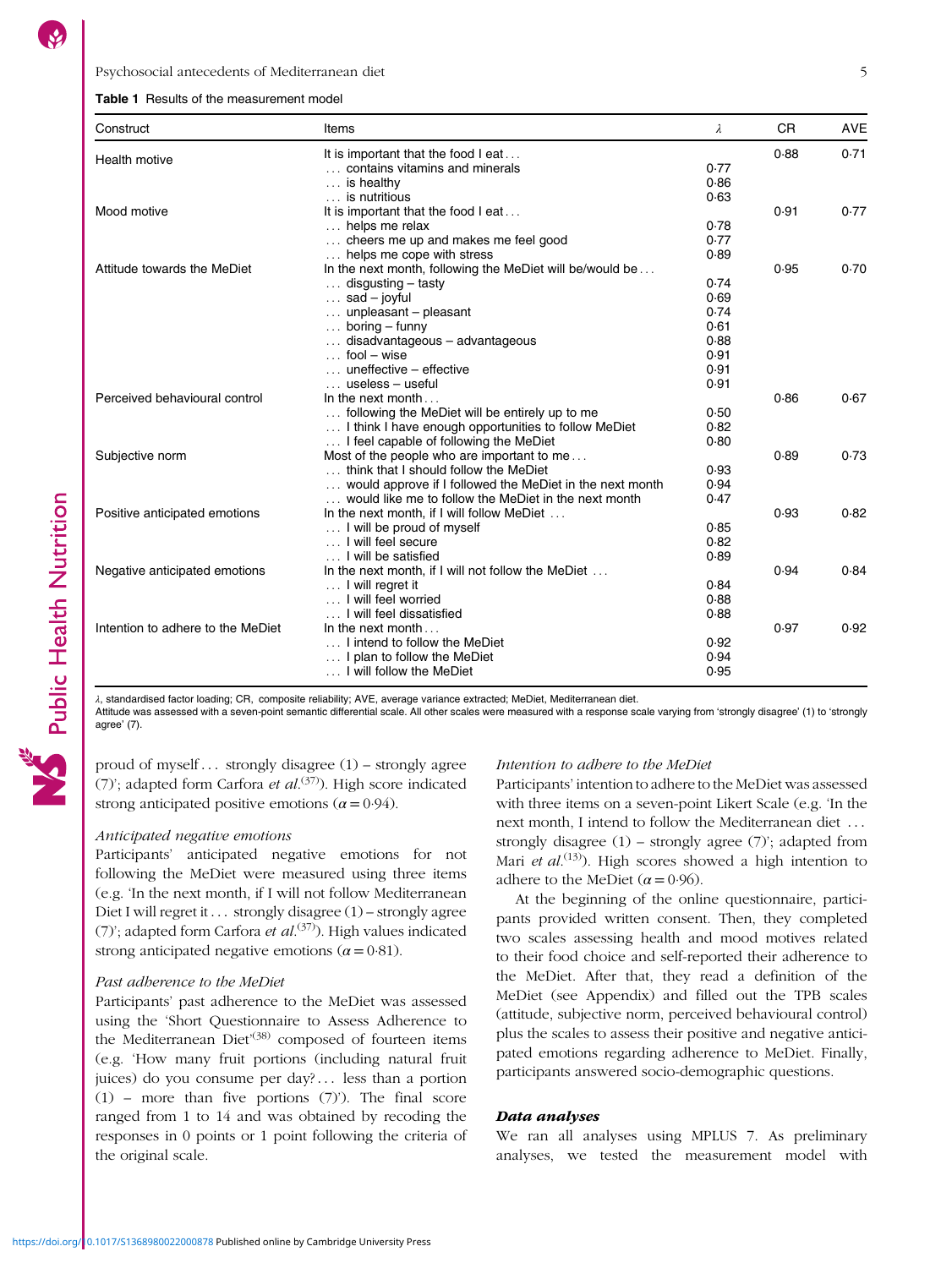confirmatory factor analysis. We verified the internal consistency among the observed variables using Cronbach's  $\alpha$  and composite reliability. We then tested convergent and discriminant validities of our data using average variance extracted (AVE) values.

Then, we verified our hypotheses (H1–H6) by testing the goodness-of-fit of four nested SEM models. We compared the nested models with the  $\chi^2$  difference test  $(\Delta \chi^2)$ . Each nested model is described below.

Model 1 tested our H1a–H1c about the role of rational and social antecedents and included the paths from attitude, perceived behavioural control and subjective norm to intention as free parameters. In this Model 1, the regression weights of the paths among the other variables were fixed to 0.

Model 2 tested our H2a and H2b on the emotional antecedents, by including the paths from positive and negative anticipated emotions to intention. The regression weights of the other hypothesised paths were fixed to 0.

Model 3 tested our H3–H6 related to the inclusion of motivational antecedents. Thus, we inserted the following paths: (a) the path from both health motive (H3a) and mood motive (H3b) to attitude; (b) the paths from both health motive (H4a) and mood motive (H4b) to positive anticipated emotions; (c) the paths from both health motive (H4c) and mood motive (H4d) to negative anticipated emotions intention; and (d) the paths from both health motive (H5a) and mood motive (H5b) to negative anticipated emotions intention.

The regression weights of the paths related to past adherence to the MeDiet were fixed to 0.

Model 4 verified our H6 about the inclusion of a behavioural antecedent by including path from past adherence to the MeDiet to intention.

Finally, to test our RQ, we run a multigroup SEM analysis to verify if our integrated model (Model 4) would differ according to the past adherence to the MeDiet. We created a group variable to distinguish among the low-adherence group, the medium-adherence group and the high*adherence* group<sup>([38](#page-14-0))</sup>. The low-adherence group included participants with a score equal to or < 5 on the past adherence variable. The medium-adherence group included participants with a score from 6 to 9 on the past adherence variable. The high-adherence group included participants with a score equal to or greater than 10 on the past adherence variable. Then, to disconfirm the invariance of the paths among the study variables across the above groups, we constrained the paths of each group to be invariant in the other groups, and then we used Wald tests to disconfirm the invariance of the paths. These analyses allowed us to verify if the past adherence to the MeDiet moderated the relationship among the psychosocial antecedents and the participants' intention to follow the MeDiet in the following month.

In all the above analyses, the goodness of fit of all models was tested using  $\chi^2$  and incremental goodness-of-fit indexes: root mean square error of approximation (RMSEA) < 0·05, comparative fit index (CFI) < 0·90, Tucker-Lewis index  $(TLI) < 0.90$  and standardised root mean squared residual <  $0.08^{(39,40)}$  $0.08^{(39,40)}$  $0.08^{(39,40)}$  $0.08^{(39,40)}$  $0.08^{(39,40)}$ . Models with significant  $\chi^2$  test results were accepted on the condition that the CFI or TLI value reaches 0·95 or more, and the value of RMSEA was fewer than  $0.08(41)$  $0.08(41)$  $0.08(41)$ .

### **Results**

### Preliminary analyses

All socio-demographic data are reported in Table 2. Confirmatory factor analysis showed that the measurement model fit the data satisfactorily  $(x^2 \quad (349) = 4320.16,$  $P = 0.001$ ; RMSEA = 0.07, CFI = 0.91, TLI = 0.90, standardised root mean squared residual  $= 0.05$ ). Composite reliability values were all greater than the minimum threshold of  $0.60^{(42)}$  $0.60^{(42)}$  $0.60^{(42)}$ . Thus, we confirmed the reliability of the measurement model. The standardised factor loadings and the AVE values were all above the recommended threshold<sup> $(43,44)$ </sup>, showing that all constructs had a high convergent validity. Finally, all AVE were higher than correlations between latent constructs, confirming the discriminant validity of the study variables<sup>[\(44\)](#page-14-0)</sup>. Table [1](#page-4-0) shows the results of the measurement model. Table [3](#page-6-0) reports means, SD and AVE of our study variables and correlations among them.

### Model comparisons

The results of the comparisons among the four nested models showed that only model 4 (i.e. the model including attitude, perceived behavioural control, subjective norm, positive and negative anticipated emotions, health and mood motives and past adherence to the MeDiet as predictors of participants' intention to adhere to the MeDiet) had an acceptable goodness of fit (Model 4:  $\chi^2$  (369) = 2837.460, P = 0.001; RMSEA = 0.05, CFI = 0.92,

|  | Table 2 Demographics of study sample |  |  |
|--|--------------------------------------|--|--|
|  |                                      |  |  |

|                                          | Female | Male   | Total |
|------------------------------------------|--------|--------|-------|
| Age                                      |        |        |       |
| $% 18-24$ years (young)                  | 34.7   | 29.4   | 32.4  |
| % 25-34 years (young adults)             | 22.6   | 24.9   | 23.6  |
| % 35-54 years (adults)                   | 29.9   | $30-0$ | 29.9  |
| $& 55+$ (seniors)                        | 12.8   | $15-7$ | 14.1  |
| Number of residents in your municipality |        |        |       |
| $%$ Less than 5.000                      | 18.5   | 17.9   | 18.2  |
| % Between 5000 and 30 000                | 42.6   | 41.8   | 42.3  |
| % Between 30 000 and 250 000             | 12.0   | $10-1$ | 11.1  |
| % Between 250 000 and 500 000            | 21.0   | 23.9   | 22.3  |
| % More than 500 000                      | 5.9    | 6.3    | 6.1   |
| Marital status                           |        |        |       |
| % Single                                 | 18.5   | 17.9   | 50.6  |
| % Married                                | 42.6   | 41.8   | 31.8  |
| % Cohabiting couple                      | 12.0   | $10-1$ | 11.9  |
| % Separated/divorced                     | $21-0$ | 23.9   | 4.3   |
| % Widow                                  | 5.9    | 6.3    | 1.5   |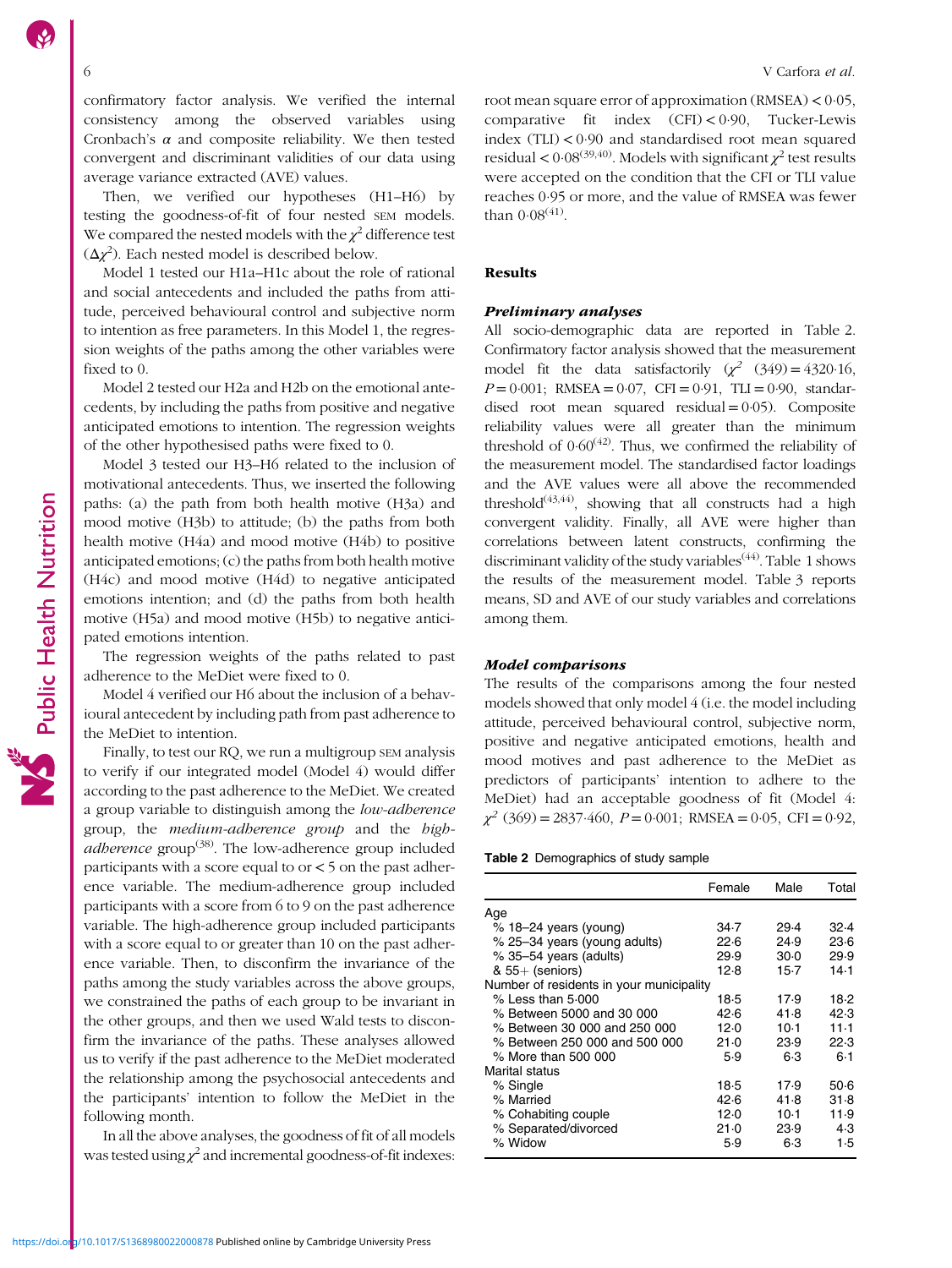<span id="page-6-0"></span>

|  | <b>Table 3</b> Means, standard deviations, average variance extracted values and correlations among the study variables |  |  |  |  |  |
|--|-------------------------------------------------------------------------------------------------------------------------|--|--|--|--|--|
|  |                                                                                                                         |  |  |  |  |  |

| Study variables                      | ι.      | 2.      | З.      | 4.      | 5.      | 6.      |         | 8.      | 9.   | Mean | <b>SD</b> |
|--------------------------------------|---------|---------|---------|---------|---------|---------|---------|---------|------|------|-----------|
| 1. Health motive                     | 0.71    |         |         |         |         |         |         |         |      | 5.45 | 1.06      |
| 2. Mood motive                       | 0.34    | 0.77    |         |         |         |         |         |         |      | 5.26 | 1.14      |
| 3. Attitude towards the MeDiet       | $0.21*$ | $0.10*$ | 0.70    |         |         |         |         |         |      | 5.55 | 1.32      |
| 4. Perceived behavioural control     | $0.29*$ | $0.15*$ | $0.32*$ | 0.67    |         |         |         |         |      | 5.39 | 1.11      |
| 5. Subjective norm                   | $0.13*$ | $0.11*$ | $0.20*$ | $0.24*$ | 0.73    |         |         |         |      | 1.40 | 3.98      |
| 6. Positive anticipated emotions     | $0.26*$ | $0.24*$ | $0.43*$ | $0.31*$ | $0.44*$ | 0.82    |         |         |      | 5.50 | 1.11      |
| 7. Negative anticipated emotions     | $0.21*$ | $0.17*$ | $0.27*$ | $0.46*$ | $0.30*$ | $0.42*$ | 0.92    |         |      | 1.52 | 4.22      |
| 8. Past adherence to the MeDiet      | $0.27*$ | $0.08*$ | $0.19*$ | $0.05*$ | $0.25*$ | $0.13*$ | $0.11*$ |         |      | 6.82 | 2.08      |
| 9. Intention to adhere to the MeDiet | $0.31*$ | $0.17*$ | $0.40*$ | $0.44*$ | $0.56*$ | $0.57*$ | $0.50*$ | $0.25*$ | 0.92 | 4.73 | 1.50      |

 $SD = standard deviation$ 

 $*P = 0.001$ .

In the diagonal row, the bold values are the average variances extracted for the latent construct.

The numbers below diagonal are the correlation coefficients among the study variables.

 $TLI = 0.91$ , standardised root mean squared residualc = 0.05). The comparison between model 1 and model 2 supported the addition of positive and negative anticipated emotions,  $\Delta \chi^2$  (9) = 1364.21, P = 0.001. The comparison between model 2 and model 3 confirmed the inclusion of health and mood motives,  $\Delta \chi^2$  (13) = 407.70, P = 0.001. Finally, the comparison between model 3 and model 4 supported the inclusion of past adherence to the MeDiet,  $\Delta \chi^2$  $(8) = 234.75$ ,  $P = 0.001$ . Therefore, as expected, the more comprehensive model 4 was the model that best predicted participants' intentions to adhere to the MeDiet. Table [4](#page-7-0) shows the goodness of fit and the standardised coefficients of each tested model.

Regarding the predictiveness of the rational and social antecedents, Model 4 (Table [4](#page-7-0) and Fig. [2](#page-8-0)) showed that participants' attitude did not predict the intention to adhere to the MeDiet, disconfirming our H1a. It should be noted that before the addition of the health and mood motivations, attitude was a significant predictor of participants' intention (model 1:  $β = 0.12$ ,  $P = 0.001$ ; model 3:  $β = 0.04$ ,  $P = 0.05$ ). Our H1b and H1c were instead confirmed, with both perceived behavioural control and subjective norm having a significant effect on participants' intention.

As regards the contribution of the emotional antecedents in explaining the intention to adhere to the MeDiet, both positive and negative anticipated emotions explained participants' intention. Therefore, we confirmed our H2a and H2b.

We then tested the role of the motivational antecedents and found that health motive influenced attitude, positive anticipated emotions and negative anticipated emotions. Thus, our H3a, H4a and H4c were confirmed. Instead, health motive did not explain participants' intention, disconfirming our H5a. Additional mediation analyses showed that health motives had an indirect impact on intention via both positive and negative anticipated emotions, but not via attitude.

Regarding the effect of participants' mood motive, this variable did not predict participants' positive attitude, thus we rejected our H3b. However, mood motive determined both positive and negative anticipated emotion, confirming our H4b and H4d. Similar to health motive, mood motive did not explain participants' intention, and thus H5b was not supported. As for health motive, mood motive had an indirect impact on intention via both positive and negative anticipated emotions, but not via attitude.

Finally, the inclusion of the path of past adherence to the MeDiet on participants' intention was supported, confirming H6 and the importance of considering behavioural antecedents related to past adherence to the MeDiet.

In model 4, the variances of attitude  $(R^2 = 0.03)$ , positive anticipated emotions  $(R^2 = 0.12)$ , negative anticipated emotions  $(R^2 = 0.07)$  and intention  $(R^2 = 0.64)$  were all significantly explained.

In sum, the above results confirmed the importance of integrating rational, social, emotional, motivational and behavioural factors to explain intention to adhere to the MeDiet. Moreover, they suggested that participants' perception of control over following the MeDiet was the rational antecedent that most influenced participants' intention, followed by both emotional and social antecedents. Finally, the motivational antecedents only indirectly determined participants' intention by increasing their anticipation of positive and negative emotions deriving from adherence or missed adherence to the MeDiet.

### Comparison of the integrated model across low, medium and high levels of adherence to the MeDiet

Multigroup SEM analysis was used to investigate differences in the impact of the study variables on participants' intention to adhere to the MeDiet across each group of MeDiet adherence (low, medium and high adherence). The paths among the study variables were the same of those tested in model 4. The multi-group models obtained an acceptable fit ( $\chi^2$  = 4007·12, df = 1191;  $\chi^2$  contribution of the Low-Adherence Model = 1332.49;  $\chi^2$  contribution of the Medium-Adherence Model = 1892·23;  $\chi^2$  contribution of the High-Adherence Model =  $782.40$ ; RMSEA =  $0.06$ ;  $CFI = 0.91$ ; TLI = 0.90; Table [5\)](#page-8-0).

In the case of low past adherence to the MeDiet (Table [5](#page-8-0), Fig. [3](#page-9-0)), participants' perception of behavioural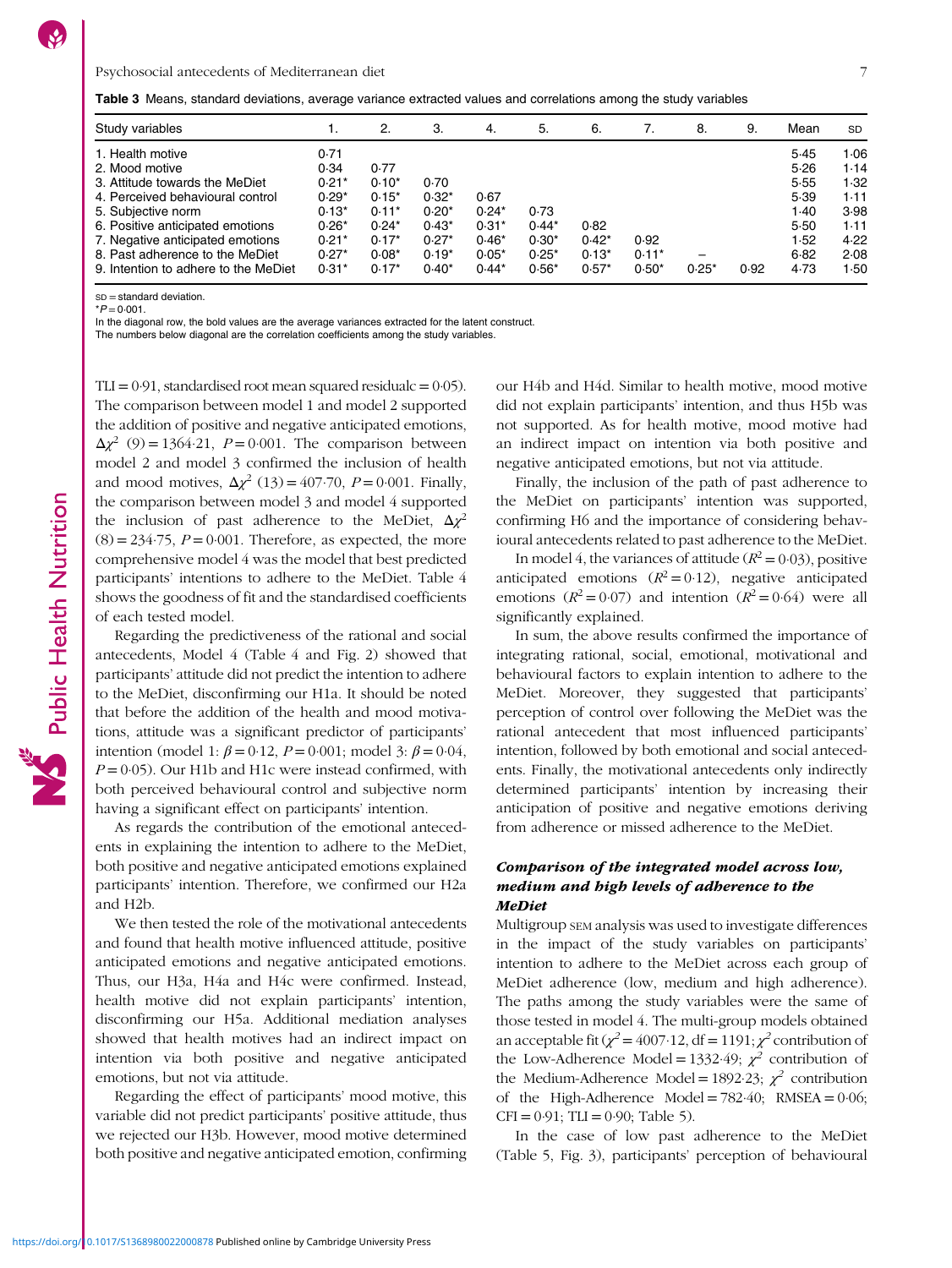<span id="page-7-0"></span>

|                                                                                                                 | Model 1 (TPB)                 | Model 2 (model 1 plus<br>anticipated emotions) | Model 3 (model 2<br>plus motivations) | Model 4 (model 3<br>plus past adherence) |
|-----------------------------------------------------------------------------------------------------------------|-------------------------------|------------------------------------------------|---------------------------------------|------------------------------------------|
| $\chi^2$ (df)                                                                                                   | 4844-12 (399);<br>$P = 0.001$ | 3479.91 (390); $P = 0.001$                     | 3072-21 (377);<br>$P = 0.001$         | 2837.46 (369);<br>$P = 0.001$            |
| <b>RMSEA</b>                                                                                                    | 0.09                          | 0.06                                           | 0.06                                  | 0.05                                     |
| CFI                                                                                                             | 0.87                          | 0.90                                           | 0.91                                  | 0.92                                     |
| <b>TLI</b>                                                                                                      | 0.86                          | 0.89                                           | 0.90                                  | 0.91                                     |
| <b>SRMR</b>                                                                                                     | 0.19                          | 0.11                                           | 0.06                                  | 0.05                                     |
| Attitude towards the MeDiet $\rightarrow$ intention to<br>adhere to the MeDiet                                  | $0.12**$                      | $0.04*$                                        | 0.03                                  | 0.03                                     |
| Perceived behavioural control $\rightarrow$ intention to<br>adhere to the MeDiet                                | $0.55***$                     | $0.43**$                                       | $0.42**$                              | $0.41**$                                 |
| Subjective norm $\rightarrow$ intention to adhere to the<br>MeDiet                                              | $0.28**$                      | $0.18***$                                      | $0.18**$                              | $0.18**$                                 |
| Positive anticipated emotions $\rightarrow$ intention to<br>adhere to the MeDiet                                | Fixed to 0                    | $0.21**$                                       | $0.21**$                              | $0.21**$                                 |
| Negative anticipated emotions $\rightarrow$ intention to<br>adhere to the MeDiet                                | Fixed to 0                    | $0.18**$                                       | $0.18**$                              | $0.18**$                                 |
| Health motive $\rightarrow$ attitude towards the MeDiet                                                         | Fixed to 0                    | Fixed to 0                                     | $0.17***$                             | $0.17**$                                 |
| Health motive $\rightarrow$ positive anticipated emotions                                                       | Fixed to 0                    | Fixed to 0                                     | $0.23**$                              | $0.23**$                                 |
| Health motive $\rightarrow$ negative anticipated<br>emotions                                                    | Fixed to 0                    | Fixed to 0                                     | $0.20**$                              | $0.20**$                                 |
| Health motive $\rightarrow$ intention to adhere to the<br>MeDiet                                                | Fixed to 0                    | Fixed to 0                                     | $0.06*$                               | 0.04                                     |
| Health motive $\rightarrow$ attitude towards the MeDiet<br>$\rightarrow$ intention to adhere to the MeDiet      | Fixed to 0                    | Fixed to 0                                     | 0.01                                  | 0.00                                     |
| Health motive $\rightarrow$ positive anticipated emotions<br>$\rightarrow$ intention to adhere to the MeDiet    | Fixed to 0                    | Fixed to 0                                     | $0.05***$                             | $0.05**$                                 |
| Health motive $\rightarrow$ negative anticipated<br>emotions $\rightarrow$ intention to adhere to the<br>MeDiet | Fixed to 0                    | Fixed to 0                                     | $0.03**$                              | $0.03**$                                 |
| Mood motive $\rightarrow$ attitude towards the MeDiet                                                           | Fixed to 0                    | Fixed to 0                                     | 0.03                                  | 0.03                                     |
| Mood motive $\rightarrow$ positive anticipated emotions                                                         | Fixed to 0                    | Fixed to 0                                     | $0.19**$                              | $0.19**$                                 |
| Mood motive $\rightarrow$ negative anticipated emotions                                                         | Fixed to 0                    | Fixed to 0                                     | $0.13**$                              | $0.13***$                                |
| Mood motive $\rightarrow$ intention to adhere to MeDiet                                                         | Fixed to 0                    | Fixed to 0                                     | 0.02                                  | 0.02                                     |
| Mood motive $\rightarrow$ attitude towards the MeDiet<br>$\rightarrow$ intention to adhere to the MeDiet        | Fixed to 0                    | Fixed to 0                                     | 0.00                                  | 0.00                                     |
| Mood motive $\rightarrow$ positive anticipated emotions<br>$\rightarrow$ intention to adhere to the MeDiet      | Fixed to 0                    | Fixed to 0                                     | $0.04**$                              | $0.04**$                                 |
| Mood motive $\rightarrow$ negative anticipated<br>emotions $\rightarrow$ intention to adhere to the MeDiet      | Fixed to 0                    | Fixed to 0                                     | $0.02***$                             | $0.02**$                                 |
| Past adherence to the MeDiet $\rightarrow$ intention to<br>adhere to the MeDiet                                 | Fixed to 0                    | Fixed to 0                                     | Fixed to 0                            | $0.06**$                                 |
| $R2$ attitude towards the MeDiet                                                                                |                               |                                                | $0.03**$                              | $0.03**$                                 |
| $R2$ positive anticipated emotions                                                                              |                               |                                                | $0.12**$                              | $0.12***$                                |
| $R2$ negative anticipated emotions                                                                              |                               |                                                | $0.07**$                              | $0.07**$                                 |
| $R2$ intention to adhere to the MeDiet                                                                          | $0.57**$                      | $0.62**$                                       | $0.63**$                              | $0.64**$                                 |

MeDiet, Mediterranean diet; χ<sup>2</sup>, goodness-of-fit statistics; df, degrees of freedom of χ<sup>2</sup> statistics; CFI, comparative fit index; TLI, Tucker-Lewis fit index; RMSEA, root mean square error of approximation.

 $* \, P < 0.05$ .

Public Health Nutrition

 $*$  $*$  $P$  < 0.001.

control and societal expectations about the adherence to the MedDiet were the most important antecedents of their intention to adhere to it, followed by negative anticipated emotions and attitude. Health motive had a direct effect on intention. Moreover, this motivational determinant indirectly increased participants' intention by leveraging on their anticipation of negative emotions deriving from missed adherence to the MeDiet. Mood motive, instead, had only an effect on the anticipation of positive emotions deriving from adhering to the MeDiet. However, this motive did not impact on intention to adhere to the MeDiet. Finally, participants' past adherence did not explain their intention.

In the case of medium past adherence to the MeDiet (Table [5,](#page-8-0) Fig. [4](#page-9-0)), participants intended to follow it when they had a high perception of control and high positive and negative anticipated emotions. In this group, the role of subjective norm was low, and the role of attitude was NS. In addition, the health and mood motives exerted an impact on participants' intention only if they elicited the anticipation of positive and negative emotions related to adherence or not adherence to the MeDiet. Finally, past adherence to the MeDiet increased participants' intention to adhere to the MeDiet in the next month.

Finally, in the case of participants with a high past adherence to the MeDiet (Table [5](#page-8-0), Fig. [5\)](#page-10-0), emotional antecedents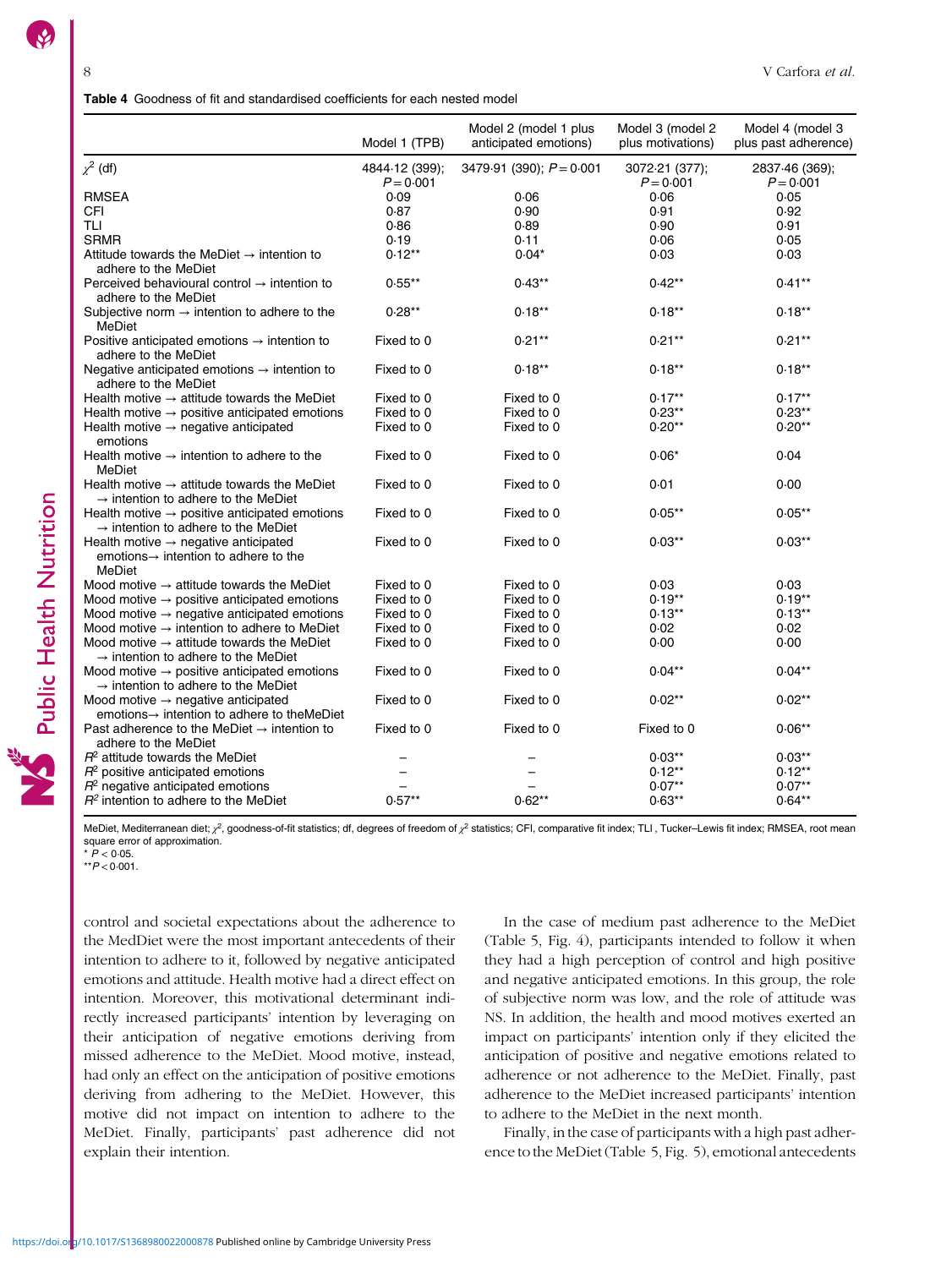

Fig. 2 Results of the integrated model to explain the intention to adhere to the Mediterranean diet (model 4)

| Table 5 Standardised factor loadings in the case of low, medium and high adherence to the MeDiet |  |  |  |  |  |
|--------------------------------------------------------------------------------------------------|--|--|--|--|--|
|                                                                                                  |  |  |  |  |  |

|                                                                                                              | Low-adherence<br>group | Medium-adherence<br>group | High-adherence<br>group |
|--------------------------------------------------------------------------------------------------------------|------------------------|---------------------------|-------------------------|
| Attitude towards the MeDiet $\rightarrow$ intention to adhere to the MeDiet                                  | $0.09*$                | 0.02                      | 0.00                    |
| Perceived behavioural control $\rightarrow$ intention to adhere to the MeDiet                                | $0.48**$               | $0.40**$                  | $0.30**$                |
| Subjective norm $\rightarrow$ intention to adhere to the MeDiet                                              | $0.23**$               | $0.14***$                 | $0.28**$                |
| Positive anticipated emotions $\rightarrow$ intention to adhere to the MeDiet                                | 0.02                   | $0.28**$                  | $0.36**$                |
| Negative anticipated emotions $\rightarrow$ intention to adhere to the MeDiet                                | $0.21***$              | $0.18**$                  | $0.17**$                |
| Health motive $\rightarrow$ attitude towards the MeDiet                                                      | $0.17**$               | $0.10*$                   | $0.19*$                 |
| Health motive $\rightarrow$ positive anticipated emotions                                                    | $0.22**$               | $0.22**$                  | 0.14                    |
| Health motive $\rightarrow$ negative anticipated emotions                                                    | $0.18**$               | $0.17**$                  | 0.12                    |
| Health motive $\rightarrow$ intention to adhere to the MeDiet                                                | $0.10*$                | 0.02                      | 0.02                    |
| Health motive $\rightarrow$ attitude towards the MeDiet $\rightarrow$ intention to adhere to<br>the MeDiet   | 0.01                   | 0.00                      | 0.00                    |
| Health motive $\rightarrow$ positive anticipated emotions $\rightarrow$ intention to adhere to<br>the MeDiet | 0.00                   | $0.06**$                  | 0.05                    |
| Health motive $\rightarrow$ negative anticipated emotions $\rightarrow$ intention to adhere to<br>the MeDiet | $0.04*$                | $0.03**$                  | 0.02                    |
| Mood motive $\rightarrow$ attitude towards the MeDiet                                                        | 0.01                   | 0.05                      | 0.04                    |
| Mood motive $\rightarrow$ positive anticipated Emotions                                                      | $0.17***$              | $0.20**$                  | $0.21*$                 |
| Mood motive $\rightarrow$ negative anticipated emotions                                                      | 0.09                   | $0.14***$                 | $0.16*$                 |
| Mood motive $\rightarrow$ intention to adhere to MeDiet                                                      | 0.04                   | 0.04                      | 0.05                    |
| Mood motive $\rightarrow$ attitude towards the MeDiet $\rightarrow$ intention to adhere to<br>the MeDiet     | 0.02                   | 0.00                      | 0.00                    |
| Mood motive $\rightarrow$ positive anticipated emotions $\rightarrow$ intention to adhere to<br>the MeDiet   | 0.00                   | $0.05***$                 | $0.07**$                |
| Mood motive $\rightarrow$ negative anticipated emotions $\rightarrow$ intention to adhere to<br>the MeDiet   | 0.02                   | $0.03**$                  | 0.03                    |
| Past adherence to the MeDiet $\rightarrow$ intention to adhere to the MeDiet                                 | $-0.04$                | 0.05                      | 0.05                    |

MeDiet, Mediterranean diet.

 $*P < 0.05$ .

 $*$  $*$  $P$  < 0.001.

played a decisive role. These participants intended to keep following this diet mainly because they anticipated positive and negative emotions if they would engage (or not) in this behaviour in the future. They were also influenced by high perceptions of control over the behaviour and social expectations about it. Again, participants' attitude towards adhering to the MeDiet did not influence their intention. Interestingly, among the motivational antecedents only the mood motive had an important influence on intention, given its ability to elicit the anticipation of positive/negative emotions. Health motive, instead, did not play a relevant role.

<span id="page-8-0"></span> $\mathbf{S}$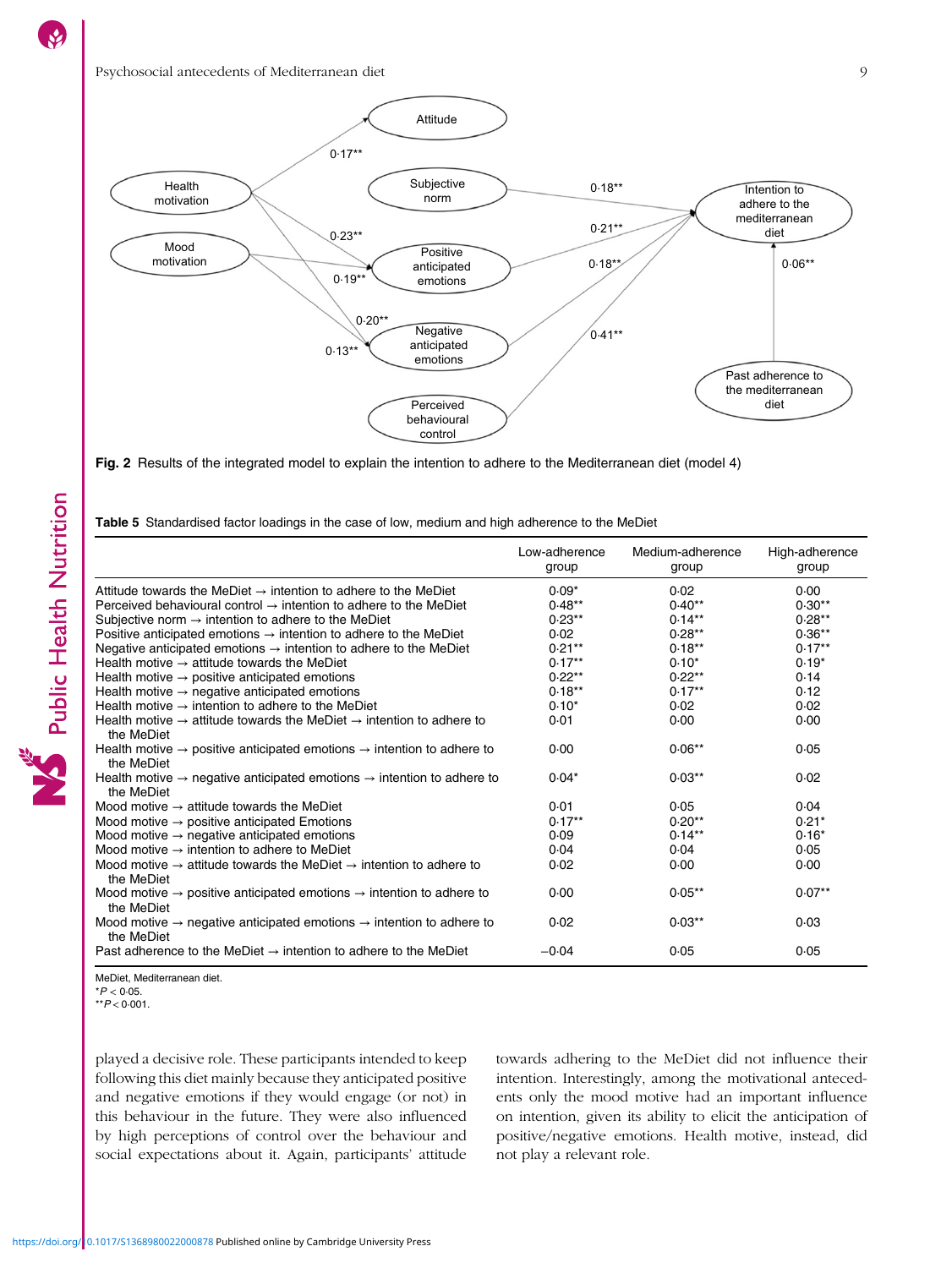<span id="page-9-0"></span>

Fig. 3 Low-adherence group: results of the integrated model to explain the intention to adhere to the Mediterranean diet



Fig. 4 Medium-adherence group: results of the integrated model to explain intention to adhere to the Mediterranean diet

## Tests of invariant paths in the multigroup SEM model

Table [6](#page-10-0) reports the findings of the Wald tests for each comparison used to disconfirm the invariance of the paths among study variables across groups. In these analyses, we run the Wald only when a path was significant in at least one group. The main results are discussed below.

Considering the rational antecedents of the adherence to the MeDiet, the Wald test confirmed that a positive attitude towards the MeDiet had a direct effect on participants' intention only in the case of low adherence to the MeDiet (Table [6](#page-10-0), a). The impact of perceived behavioural control was instead higher when people had a low adherence to the MeDiet, as compared with people with a medium or high adherence (Table [6,](#page-10-0) b). As to social antecedents, Wald results confirmed that in the medium-adherence group, the societal expectation had a lower impact on intention than in the low-adherence group, while the other comparisons were not significant (Table [6,](#page-10-0) c).

As for the role of the emotional antecedents, positive anticipated emotions did not influence intention when participants had a low past adherence, while their effect increased as past adherence increased (Table [6](#page-10-0), d). Differently, negative anticipated emotions had the same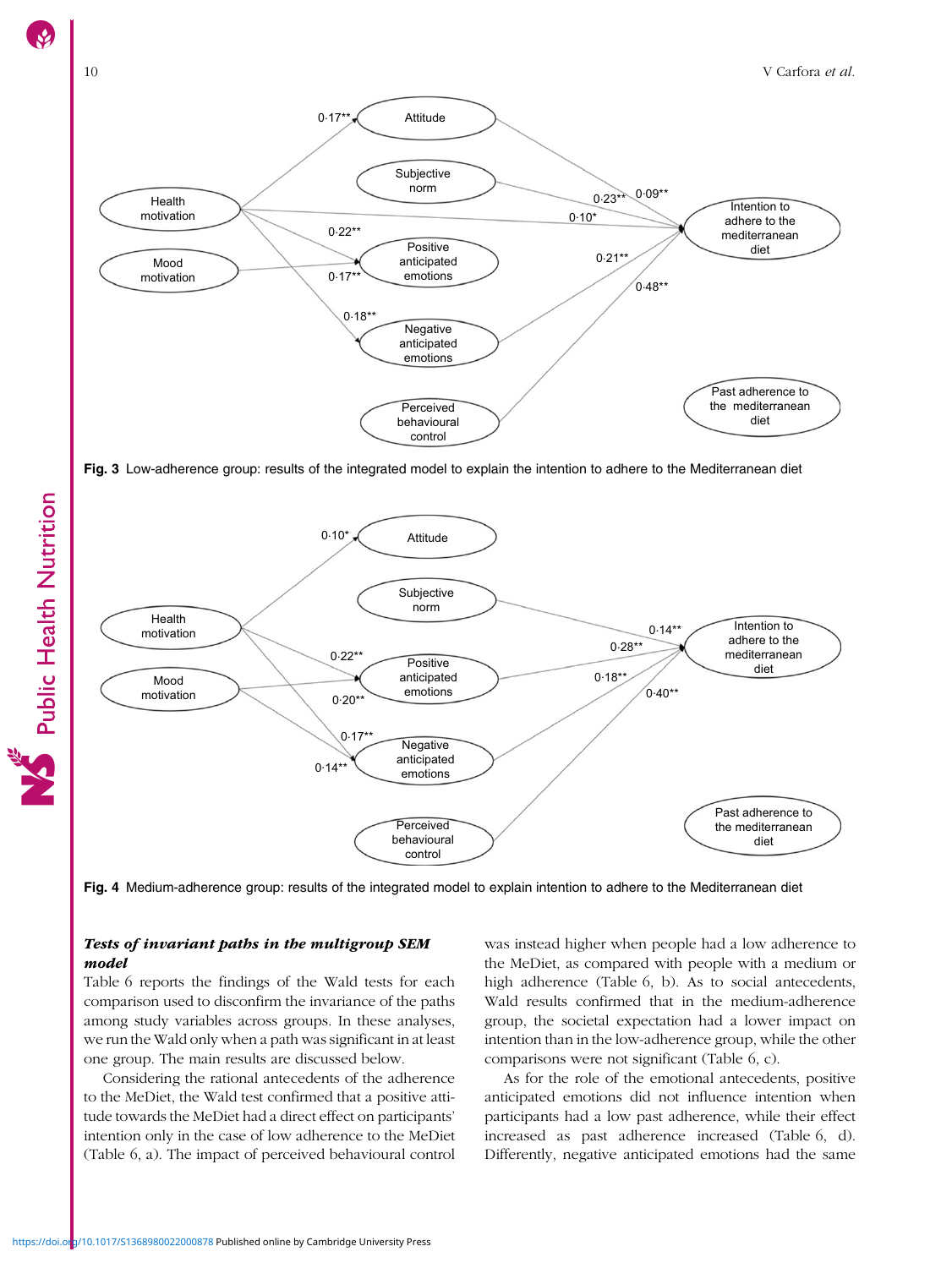<span id="page-10-0"></span>

Fig. 5 High-adherence group: results of the integrated model to explain intention to adhere to the Mediterranean diet

|  |  |  |  | Table 6 Results of the comparisons of the main paths among participants' levels of adherence to the Mediterranean diet (MeDiet) |  |
|--|--|--|--|---------------------------------------------------------------------------------------------------------------------------------|--|
|  |  |  |  |                                                                                                                                 |  |

|                                                                                                                                                                                                                                                                                                                   | Low adherence v.<br>medium adherence                                                                                             | Low adherence v. high<br>adherence                                                                                               | Medium adherence v.<br>'rence                                                                                                    |
|-------------------------------------------------------------------------------------------------------------------------------------------------------------------------------------------------------------------------------------------------------------------------------------------------------------------|----------------------------------------------------------------------------------------------------------------------------------|----------------------------------------------------------------------------------------------------------------------------------|----------------------------------------------------------------------------------------------------------------------------------|
| a. Attitude towards the MeDiet $\rightarrow$ intention to adhere to the<br>MeDiet                                                                                                                                                                                                                                 | $\chi^2$ (1) = 1.83, P = 0.17                                                                                                    | $\chi^2$ (1) = 1.73, P = 0.19                                                                                                    | $\chi^2$ (1) = 0.20, P = 0.67                                                                                                    |
| b. Perceived behavioural control $\rightarrow$ intention to adhere to<br>the MeDiet                                                                                                                                                                                                                               | $\chi^2$ (1) = 3.09, P = 0.05                                                                                                    | $\chi^2$ (1) = 3.98, P = 0.05                                                                                                    | $\chi^2$ (1) = 0.66, P = 0.42                                                                                                    |
| c. Subjective norm $\rightarrow$ intention to adhere to the MeDiet<br>d. Positive anticipated emotions $\rightarrow$ intention to adhere to<br>the MeDiet                                                                                                                                                         | $\chi^2$ (1) = 4.06, P = 0.05<br>$\chi^2$ (1) = 14.00, P = 0.001                                                                 | $\chi^2$ (1) = 0.02, P = 0.88<br>$\chi^2$ (1) = 12.83,<br>$P = 0.001$                                                            | $\chi^2$ (1) = 2.69, P = 0.10<br>$\chi^2$ (1) = 2.79, P = 0.05                                                                   |
| e. Negative anticipated emotions $\rightarrow$ intention to adhere to<br>the MeDiet                                                                                                                                                                                                                               | $\chi^2$ (1) = 0.49, P = 0.48                                                                                                    | $\chi^2(1) = 0.78, P = 0.38$                                                                                                     | $\chi^2(1) = 0.11, P = 0.73$                                                                                                     |
| f. Health motive $\rightarrow$ attitude towards the MeDiet<br>g. Health motive $\rightarrow$ intention to adhere to the MeDiet<br>h. Health motive $\rightarrow$ positive anticipated emotions<br>i. Health motive $\rightarrow$ positive anticipated emotions $\rightarrow$<br>intention to adhere to the MeDiet | $\chi^2$ (1) = 1.39, P = 0.24<br>$\chi^2$ (1) = 1.85, P = 0.17<br>$\chi^2$ (1) = 0.37, P = 0.54<br>$\chi^2$ (1) = 8.08, P = 0.00 | $\chi^2$ (1) = 0.14, P = 0.71<br>$\chi^2$ (1) = 1.92, P = 0.16<br>$\chi^2$ (1) = 0.37, P = 0.54<br>$\chi^2$ (1) = 1.13, P = 0.29 | $\chi^2$ (1) = 1.26, P = 0.26<br>$\chi^2$ (1) = 0.35, P = 0.56<br>$\chi^2$ (1) = 0.47, P = 0.49<br>$\chi^2$ (1) = 0.06, P = 0.81 |
| I. Health motive $\rightarrow$ negative anticipated emotions<br>m. Mood motive $\rightarrow$ negative anticipated emotions $\rightarrow$<br>intention to adhere to the MeDiet                                                                                                                                     | $\chi^2$ (1) = 0.07, P = 0.79<br>$\chi^2$ (1) = 0.32, P = 0.57                                                                   | $\chi^2$ (1) = 0.07, P = 0.80<br>$\chi^2$ (1) = 0.35, P = 0.55                                                                   | $\chi^2$ (1) = 0.02, P = 0.89<br>$\chi^2$ (1) = 0.06, P = 0.81                                                                   |
| n. Mood motive $\rightarrow$ positive anticipated emotions<br>o. Mood motive $\rightarrow$ positive anticipated emotions $\rightarrow$<br>intention to adhere to the MeDiet                                                                                                                                       | $\chi^2$ (1) = 0.72, P = 0.40<br>$\chi^2$ (1) = 9.93, P = 0.00                                                                   | $\chi^2(1) = 0.15, P = 0.70$<br>$\chi^2$ (1) = 3.98, P = 0.05                                                                    | $\chi^2$ (1) = 0.06, P = 0.80<br>$\chi^2$ (1) = 0.08, P = 0.77                                                                   |
| p. Mood motive $\rightarrow$ negative anticipated emotions<br>q. Mood motive $\rightarrow$ negative anticipated emotions $\rightarrow$<br>intention to adhere to the MeDiet                                                                                                                                       | $\chi^2$ (1) = 2.24, P = 0.13<br>$\chi^2$ (1) = 1.18, P = 0.28                                                                   | $\chi^2$ (1) = 1.31, P = 0.25<br>$\chi^2$ (1) = 0.67, P = 0.41                                                                   | $\chi^2$ (1) = 0.05, P = 0.81<br>$\chi^2$ (1) = 0.00, P = 0.96                                                                   |

role in determining participants' intention in all three groups (Table 6, e).

If we now consider the motivational antecedents, we find that participants' health motive had a greater indirect effect on intention through anticipated positive emotions in the case of the medium-adherence group, compared with the high-adherence group (Table 6, i). Meanwhile, the effect of mood motive on positive anticipated emotions

was lower in the low-adherence group, compared with both the medium- and high-adherence groups (Table 6, n). Consistently, also its indirect effect on intention through positive anticipated emotions was absent in the low-adherence group but present in the other two groups (Table 6, o). The other Wald tests did not reveal further differences in the effect of motives on the other study variables (Table 6, f, g, h, l, m, p, q).

Public Health Nutrition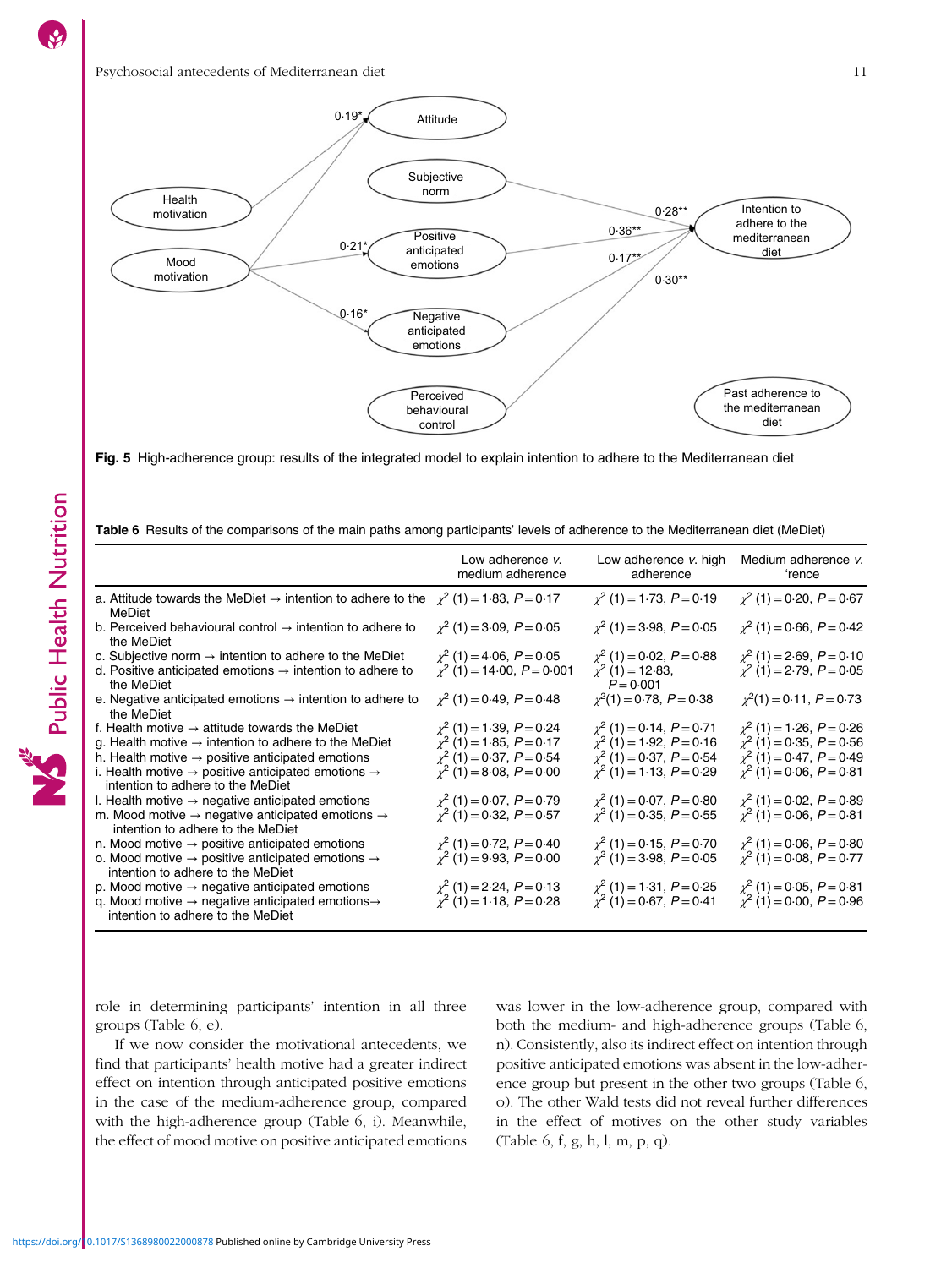Finally, we did not find difference in the behavioural antecedent, given that it was not a significant factor in all three models.

### Discussion

The current study contributes to our understanding of the psychosocial antecedents determining Italians' intention to adhere to the MeDiet. Specifically, we validated an integrated psychosocial framework to analyse the role of rational, social, emotional, motivational and behavioural antecedents of the adherence to the MeDiet and to verify if baseline adherence to MeDiet moderates the relationships among these antecedents. Our results add to previous literature in many respects.

As to the rational and social antecedents of the intention to adhere to the MeDiet, similarly to what found by Mari et  $al^{(13)}$  $al^{(13)}$  $al^{(13)}$ , our model showed that perceived behavioural control was the most important factor of the intention to adhere to the MeDiet. This result suggests that people need to feel sure about their own capability and possibility to follow the MeDiet to behave accordingly. Differently from the results of past research on individual food choice, in our study a positive attitude towards MeDiet had only no influence on intention and a lower impact as compared with the impact of subjective norm $^{(9)}$  $^{(9)}$  $^{(9)}$ . This result highlights the role of social context in determining Italians' willingness to follow the MeDiet. Likely, the higher effect of the social expectation in the case of the MeDiet can be attributed to the important cultural heritage connected with this diet in Italy.

Our results add to the current literature on the role of emotional antecedents in the adherence to a healthy diet. Only few past studies have considered the role of both positive and negative anticipated emotions in developing food choice intention<sup>([23](#page-14-0))</sup> and these studies were focused on specific food choices, such as eating filled chocolate<sup> $(23)$  $(23)$  $(23)$ </sup> or hamburgers[\(42\)](#page-14-0). Therefore, our results add to the current literature showing that both positive and negative anticipated emotions are important antecedents of the intention not only in the case of specific food choices but also in the case of overall healthy dietary choices. Moreover, our findings show that positive anticipated emotions have a greater impact than negative anticipated emotions on Italians' intention to adhere to the MeDiet.

In our study, anticipated emotions had a higher impact than attitude on intention. In line with Ajzen and Fishbein<sup> $(45)$  $(45)$  $(45)$ </sup>, we considered attitude as the rational evaluation of both the experiential and instrumental consequences of the MeDiet. The former refers to the benefits and costs associated with this behaviour (e.g. healthy or unhealthy, foolish or wise). The latter is related to emotionladen judgments about the consequences of this behaviour (e.g. pleasant or unpleasant, enjoyable or unenjoyable). The difference between the experiential component of attitude and the anticipated emotions lies in at least two aspects $(46)$  $(46)$  $(46)$ . First, anticipated emotions focus on the affects that are expected to follow an action or inaction, rather than those expected to occur while the action is being performed. Second, anticipated emotions are selfconscious emotions (e.g. pride, regret ...), while experiential attitudes are focused on hedonic emotions (e.g. pleasure, enjoyment ... ). Therefore, the Italian adherence to the MeDiet seems to be driven more by self-conscious emotions that are expected to follow the adhesion to it, rather than by contextual experiential or instrumental consequences.

As to *motivational antecedents*, in our study health motive determined both emotional and rational antecedents. Specifically, our study offers the first evidence that health motive influences both positive and negative anticipated emotions and has an indirect effect on intention through them. These results underline that Italians with health motive intend to adhere to the MeDiet to experience future self-conscious positive emotions and avoid negative self-conscious emotions, rather than to obtain experiential or instrumental consequences from adherence. Mood motive also influenced both positive and negative anticipated emotions related to the MeDiet and had an indirect effect on intention to adhere to it. Again, people who prefer food that increases their positive mood apparently do not adhere to the MeDiet because they evaluate its experiential or instrumental benefits. They are more likely to adhere because they anticipate that they will feel proud, relaxed or satisfied and will avoid experiencing regret, worry or dissatisfaction.

Finally, as regards behavioural antecedents, our results show that the addition of past behaviour increased the explanation of intention significantly. In the model including behavioural antecedents, rational, social and emotional antecedents had the same effect as the previous Model 3. However, health motive was no longer a significant predictor of intention, suggesting that in the case of recurrent behaviours the recall of the health motivational antecedent is not needed anymore.

Besides having a direct effect on intention, past behaviour moderated the relationships among the other study variables determining intention. First of all, as to rational antecedents perceived behavioural control influenced the intention to adhere to the MeDiet in all three groups. This suggests that, independently from the level of adherence, people intend to follow the MeDiet if they perceive that this choice is possible and easy to perform. As to positive attitude, in our study it influenced intention only in the case of a low adherence to the MeDiet, that is when individuals were not engaged in the behaviour yet. As regards social antecedents, subjective norm determined the intention to adhere to the MeDiet in all three groups, suggesting that Italians intend to follow the MeDiet if they perceive that the important others will approve this choice. As to emotional antecedents, they also impacted on the intention to adhere to the MeDiet in all three groups, with an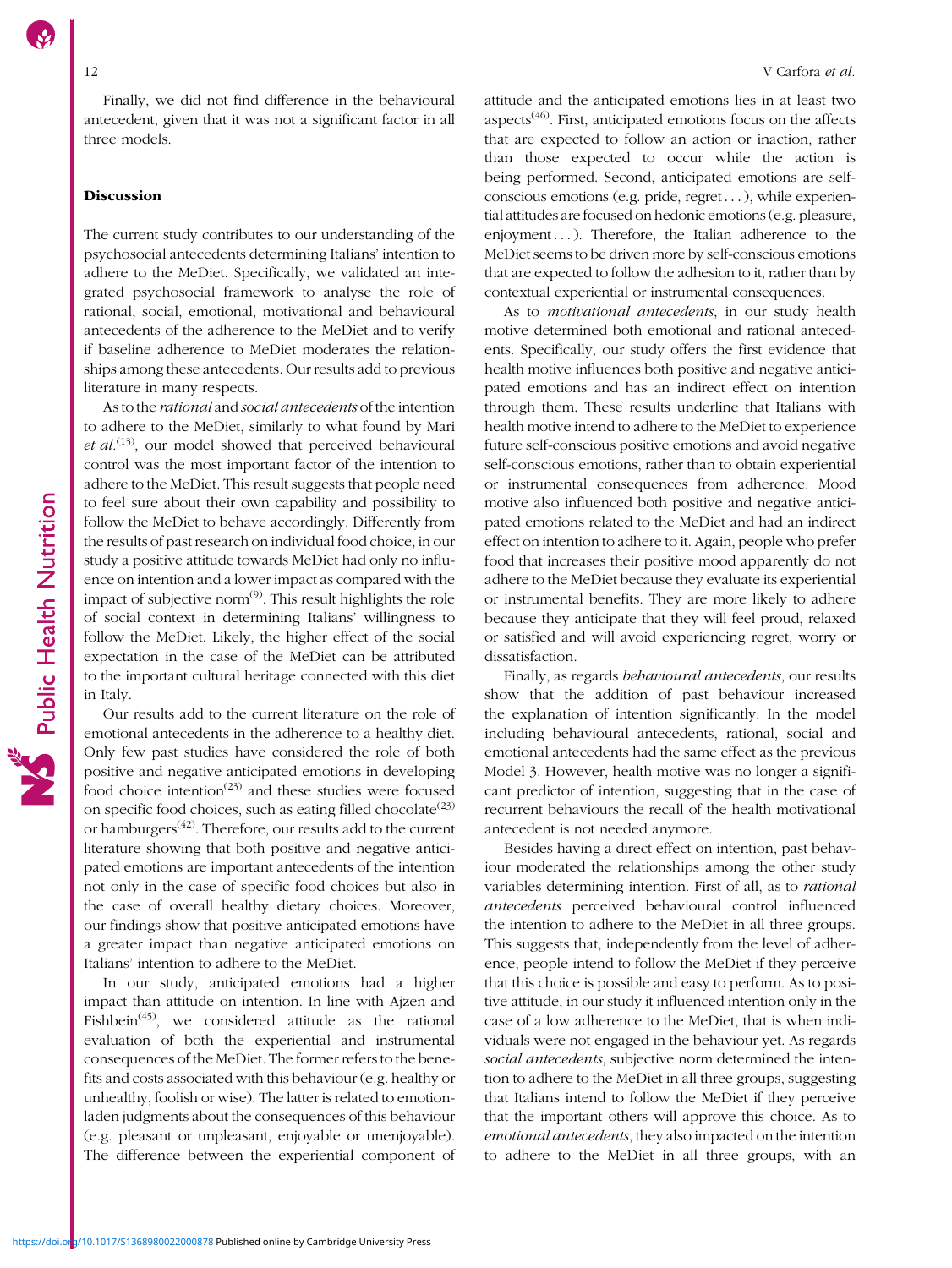### Psychosocial antecedents of Mediterranean diet 13

exception for positive anticipated emotions in the lowadherence group. This latter result could be explained considering that individuals with a low adherence to the MeDiet have probably little experience of positive emotions for having followed the MeDiet. For this reason, they may not expect to experience them in the future, and thus they do not anticipate these emotions as a consequence of the adherence to the MeDiet. In contrast, individuals with medium or high adherence to the MeDiet have previously experienced positive emotions associated to their behaviour and therefore anticipate them during the decision-making process.

If we now turn our attention to motivational antecedents, we notice that health motive influenced attitude towards the MeDiet in all three groups. However, only in the low-adherence group health motive had an indirect impact on intention via attitude and negative anticipated emotions. Therefore, when people have followed the Mediterranean diet very little in the past, they are pushed to do so in the future for rational reasons and to avoid negative emotions. On the contrary, in the high-adherence group health motive had no impact on intention. Unlike health motive, mood motive increased its relevance with increasing participants' adherence. Specifically, it had an indirect impact on intention through positive and negative anticipated emotions in the medium-adherence group, and through positive anticipated emotions in the high-adherence group. The effects of the MeDiet on mental wellbeing are less known than those on physical health, and individuals who follow the MeDiet constantly may be more informed about the psychological effects of following the MeDiet, or have previously experienced them.

In sum, the results of the present study suggest that rational antecedents are the most relevant predictors of the intention to adhere to the MeDiet in the case of low adherence to it, followed by negative anticipated emotions and health motive. Instead, positive anticipated emotions and mood motive play a more central role in maintaining the intention to follow the MeDiet when people already do so.

### Limitations

Although this study offers several insights on what the main antecedents of the MeDiet are and how they are influenced by past adherence, it is not exempt from some limitations. First, although our sample was large, distributed in a sizeable age range, and enough balanced for gender, it was not representative of the general Italian population, because it was not fully balanced in terms of other sociodemographic variables (e.g. the Italian region of residence, the level of education, the average income). Thus, our data should be generalised with caution and future studies could usefully test the explanatory power of this model in other populations. They could also usefully evaluate whether the relationships between the antecedents of the intention to adopt the MeDiet are different in populations living far from the Mediterranean basin.

Second, in our integrated model, we did not control for the role of socio-demographic variables, as well as other variables about sensory aspects (e.g. taste), and medical conditions. This limitation depended on the size of our sample, which limited the number of paths that we could include and led us to focus only on the most relevant factors within a psychosocial theoretical framework. Moreover, in this study we collected data in a single time, limiting our analyses on future intentions and behaviour of the previous week. Future studies could consider adopting a longitudinal design with two times, which would include a behavioural measurement at time 2 and allow considering to what extent the intention to adopt the MeDiet is translated into actual behaviour. This could also help understanding whether some of the considered antecedents at time 1 moderate the relationship between intention at time 1 and behaviour at time 2. Furthermore, in this study we did not include a measurement of the moral antecedents of participant's intention to adhere to the MeDiet. People's adherence to the MeDiet might be guided by pro-environmental values and the awareness of the environmental consequences of their food choices<sup>[\(47,48](#page-14-0))</sup>. In a more extensive model of antecedents of the MeDiet adherence future studies might therefore include a moral dimension.

Third, in our study we did not consider participants' knowledge of the MeDiet. Although the study was conducted in a Mediterranean country and we clearly defined the MeDiet at the beginning of the study (Appendix 1), participants' knowledge of the MeDiet could influence the observed relationships among variables. Future studies could consider if participants' knowledge of the MeDiet covariates with both socio-demographic and psycho-social variables in determining the intention to adhere to the MeDiet.

Last, but not least, this study has the common limitation of quantitative research in psychology. Statistical analysis not always allows a meaningful theoretical interpretation, given that participants may have differently interpreted the same items<sup> $(49)$  $(49)$ </sup>. Using a mixed methods approach, future studies on MeDiet could integrate quantitative measures with qualitative ones (i.e. interview, focus group) to better investigate how people, characterised by different sociodemographic and psychosocial characteristics, subjectively interpret the determinants of the MeDiet investigated in this study.

### Practical implications

As to the practical implications deriving from our findings, the present study offers at least three important insights for future public actions and campaigns aimed at promoting greater adherence to the MeDiet. First, we found that perceived behavioural control was the most important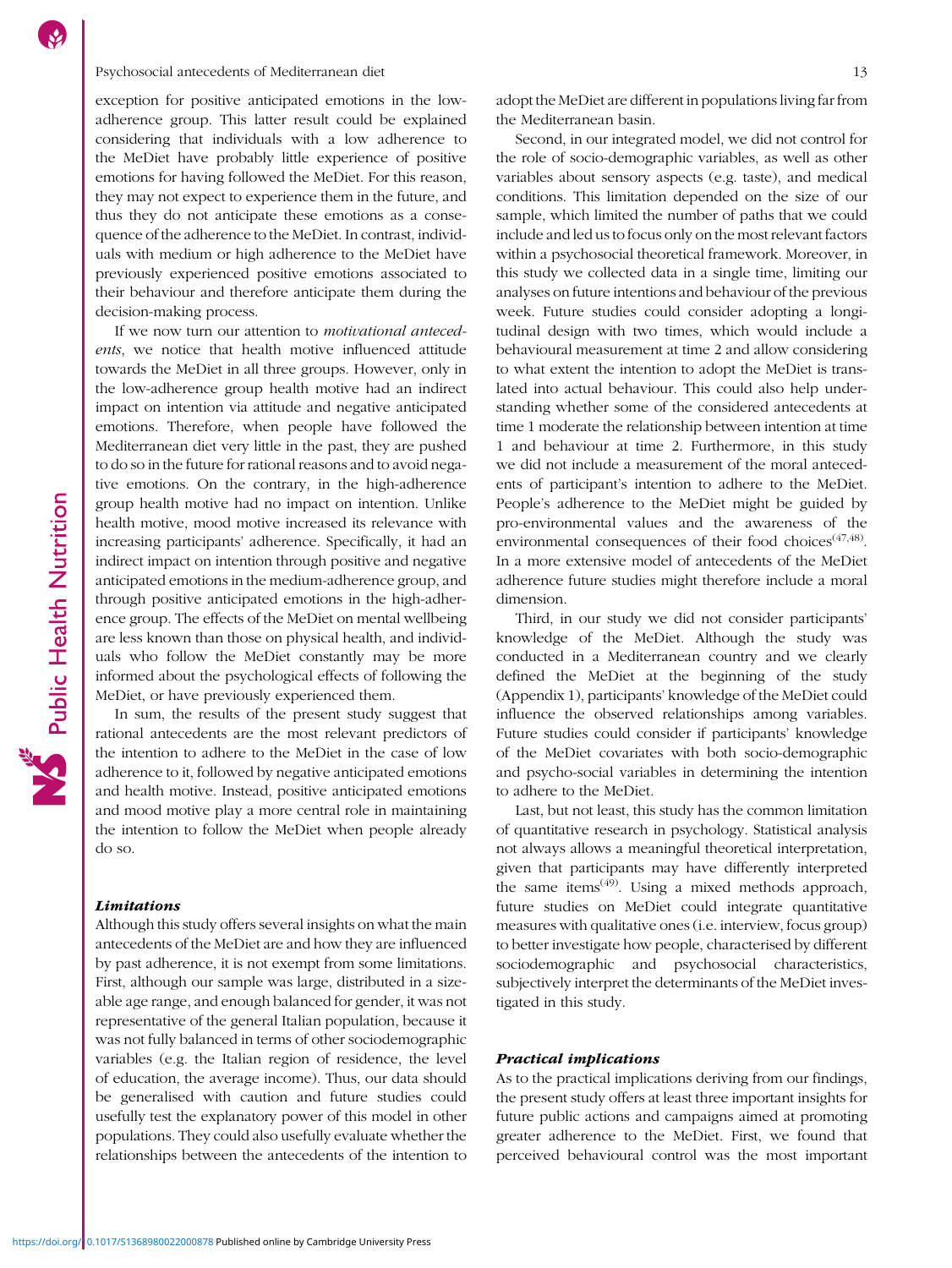<span id="page-13-0"></span>antecedent for Italian participants, regardless of their past adherence to the MeDiet. In light of this result, policymakers should focus on how to increase Italians' perceptions of control towards selecting Mediterranean food. This could be achieved by providing information on how to recognise and include it in a balanced diet. For example, future public campaigns might propose alternative dishes and recipes to reduce unhealthy foods and replace them with healthier choices. Moreover, Italian institutions might work on making the MeDiet more accessible by reducing the taxation on local products or recommending their introduction in school or work canteens. Second, we found that the social context and related expectations induce Italians to choose a MeDiet. This is linked to two of the pillars of the MeDiet, which are commensality (i.e. the act of eating with other people) and conviviality (i.e. the pleasure associated to shared meals) $(50)$  $(50)$ . Policy makers could enhance the perceived benefits of eating together, also by trying to reduce the economic, time and social pressures that may inhibit this pleasurable activity.

Third, our results demonstrate that, according to the degree of past adherence to the MeDiet, different psychosocial factors drive the choice of further adhering to it. Interventions and communications should therefore be tailored accordingly, to maximise their effect on promoting the MeDiet. Specifically, our findings suggest that enhancing positive attitudes towards the MeDiet could be a promising 'blanket approach' only with people who have a low past adherence to it. In this case, communication should highlight the positive instrumental and experiential consequences that can derive from Mediterranean food, such as the pleasant taste of it or its healthy properties. In the case of people who already widely adhere to the MeDiet, communication should instead leverage self-conscious positive emotions (such as pride and satisfaction), thus increasing the possibility that this healthy eating practice will be maintained over time.

Finally, future studies might explore the possibility of applying this theoretical model to the development of communication strategies useful for promoting the adherence to the MeDiet using machine learning. Based on our findings, social psychologists and engineers might build together a model of a dialogue manager capable of fast profiling recipients and selecting the messages that are potentially most persuasive according to recipients' profiles<sup>([51,52\)](#page-15-0)</sup>.

### Conclusion

The present research contributes to our understanding of the psychosocial antecedents associated with the Italians' intention to adhere to the MeDiet. At first glance, such intention seems to be mostly influenced by perceived behavioural control and positive anticipated emotions, with some further indirect effects of motivational antecedents. However, we have seen that a more complex picture appears when considering participants' different degrees of past adherence to the MeDiet. Our results therefore confirm recent arguments according to which a 'one-size fits all' strategy might not be the most effective approach for encouraging healthy eating behaviour.

### Acknowledgements

Acknowledgements: None. Financial support: This research received no specific grant from any funding agency, commercial or not-for-profit sectors. Conflict of interest: There are no conflicts of interest. Authorship: C.V. designed the study, analysed data, collaborate with M.M. to write the paper. C.P. supervised the entire project and the present manuscript. A.J. helped with the study design and data collection. All authors read and approved the final manuscript. Ethics of human subject partcipation: This study was conducted according to the guidelines laid down in the Declaration of Helsinki, and all procedures involving research study participants were approved by the ethics committee of the Catholic University of the Sacred Heart of Milan (Department of Psychology). Written informed consent was obtained from all subjects.

### Supplementary material

For supplementary material accompanying this paper visit <https://doi.org/10.1017/S1368980022000878>

### References

- 1. Willett WC, Sacks F, Trichopoulou A et al. (1995) Mediterranean diet pyramid: a cultural model for healthy eating.  $Am J Clin Nutr$  61, 1402S-1406S.
- 2. UNESCO (2013) Decision of the Intergovernmental Committee: 8.COM 8.10. [https://ich.unesco.org/en/Decisions/](https://ich.unesco.org/en/Decisions/8.COM/8.10) [8.COM/8.10](https://ich.unesco.org/en/Decisions/8.COM/8.10) (accessed January 2022).
- 3. Diolintzi A, Panagiotakos D & Sidossis L (2019) From Mediterranean diet to Mediterranean lifestyle: a narrative review. Public Health Nutr 22, 2703-2713.
- Sánchez-Sánchez ML, García-Vigara A, Hidalgo-Mora JJ et al. (2020) Mediterranean diet and health: a systematic review of epidemiological studies and intervention trials. Maturitas 132, 65–69.
- Veronese N, Stubbs B, Noale M et al. (2016) Adherence to the Mediterranean diet is associated with better quality of life: data from the osteoarthritis initiative. Am J Clin Nutr  $104$ , 1403–1409.
- 6. Scrafford CG, Bi X, Multani JK et al. (2019) Health economic evaluation modeling shows potential health care cost savings with increased conformance with healthy dietary patterns among adults in the United States. J Acad Nutr Diet 119, 599–616.
- 7. Vilarnau C, Stracker DM, Funtikov A et al. (2019) Worldwide adherence to Mediterranean diet between 1960 and 2011. Eur J Clin Nutr 72, 83–91.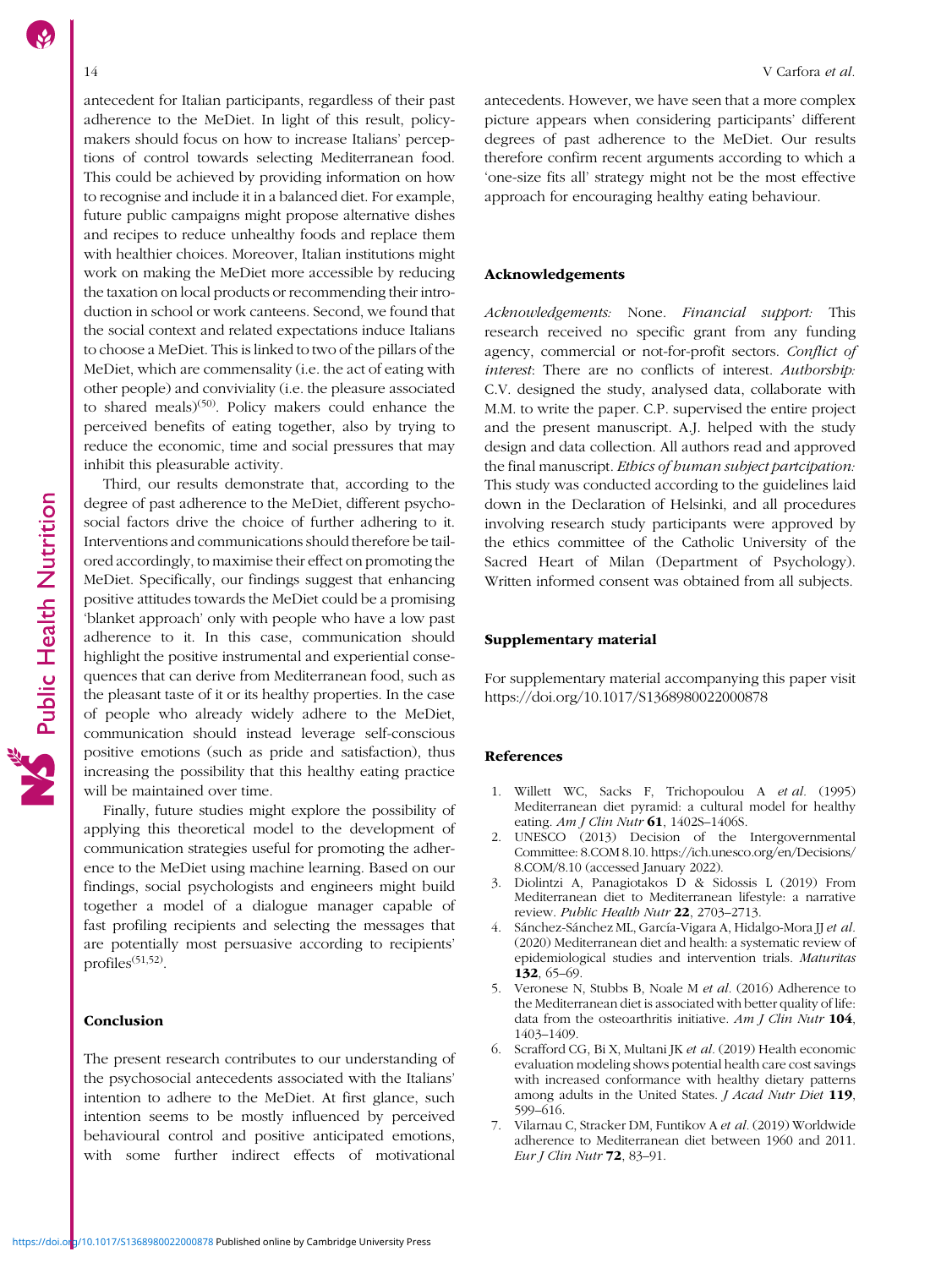- <span id="page-14-0"></span>8. Bracale R, Vaccaro CM, Coletta V et al. (2020) Nutrition behaviour and compliance with the Mediterranean diet pyramid recommendations: an Italian survey-based study. Eat Weight Disord 25, 1789–1798.
- 9. McDermott MS, Oliver M, Simnadis T et al. (2015) The theory of planned behaviour and dietary patterns: a systematic review and meta-analysis. Prev Med 81, 150-156.
- 10. Riebl SK, Estabrooks PA, Dunsmore JC et al.(2015) A systematic literature review and meta-analysis: the theory of planned behavior's application to understand and predict nutrition-related behaviors in youth. Eat Behav 18, 160–178.
- 11. Naughton P, McCarthy SN & McCarthy MB (2015) The creation of a healthy eating motivation score and its association with food choice and physical activity in a cross-sectional sample of Irish adults. Int J Behav Nutr Phys Act 12,  $1-10.$
- 12. Carfora V, Caso D & Conner M (2016) Randomized controlled trial of a messaging intervention to increase fruit and vegetable intake in adolescents: affective versus instrumental messages. Br J Health Psychol 21, 937-955.
- 13. Mari S, Capozza D, Flavo R et al. (2007) Dieta mediterranea v. dieta tradizionale: la scelta di uno stile alimentare (Mediterranean diet vs traditional diet: The choice of a food style). Ric Psicol 3, 35–66.
- 14. de Ridder D, Kroese F, Evers C et al. (2017) Healthy diet: health impact, prevalence, correlates, and interventions. Psychol Health 32, 907-941.
- 15. Ajzen I (1991) The theory of planned behavior. Organ Behav Hum Decis Process 50, 179-211.
- 16. Nardi AM, Jardim WC, Ladeira W et al. (2019) Predicting food choice: a meta-analysis based on the theory of planned behavior. Br Food 1 121, 2250-2264.
- 17. Scannell N, Villani A, Mantzioris E et al. (2020) Understanding the self-perceived barriers and enablers toward adopting a Mediterranean diet in Australia: an application of the theory of planned behaviour framework. Int J Environ Res Public Health 17, 9321.
- 18. Bagozzi RP, Gopinath M & Nyer PU (1999) The role of emotions in marketing. J Acad Market Sci 27, 184–206.
- 19. Rivis A, Sheeran P & Armitage CJ (2009) Expanding the affective and normative components of the theory of planned behavior: a meta-analysis of anticipated affect and moral norms. J Appl Soc Psychol 39, 2985–3019.
- 20. Sandberg T & Conner M (2008) Anticipated regret as an additional predictor in the theory of planned behaviour: a metaanalysis. Br J Soc Psychol  $47, 589-560$ .
- 21. Carfora V, Caso D & Conner M (2017) Randomised controlled trial of a text messaging intervention for reducing processed meat consumption: the mediating roles of anticipated regret and intention. Appetite 117, 152–160.
- 22. Carfora V, Bertolotti M & Catellani P (2019) Informational and emotional daily messages to reduce red and processed meat consumption. Appetite 141, 104331.
- 23. De Pelsmaeker S, Schouteten J J, Gellynck X et al. (2017) Do anticipated emotions influence behavioural intention and behaviour to consume filled chocolates? Br Food J 119, 1983–1998.
- 24. Rankin A, Bunting BP, Poínhos R et al. (2018) Food choice motives, attitude towards and intention to adopt personalised nutrition. Public Health Nutr 21, 2606–2616.
- Sun YHC (2008) Health concern, food choice motives, and attitudes toward healthy eating: the mediating role of food choice motives. Appetite 51, 42-49.
- 26. Brown CM & McConnell AR (2011) Discrepancy-based and anticipated emotions in behavioral self-regulation. Emotion 11, 1091–1095.
- 27. Cha MH & Kim YK (2008) Moderating effect of health motivation, health concern and food involvement on the

relationship between consumption value and purchasing intentions of healthy functional food. J Korean Soc Food Sci Nutr 37, 1435-1442.

- 28. Choi J, Jessica LY & Samper A (2019) The influence of health motivation and calorie ending on preferences for indulgent foods. J Consum Res 46, 606–619.
- 29. Albani V, Butler LT, Traill WB et al. (2018) Understanding fruit and vegetable consumption in children and adolescents. The contributions of affect, self-concept and habit strength. Appetite 120, 398-408.
- 30. Canova L, Bobbio A & Manganelli AM (2020) Predicting fruit consumption: a multi-group application of the theory of planned behavior. Appetite 145, 104490.
- 31. Norman P & Conner M (2006) The theory of planned behaviour and binge drinking: assessing the moderating role of past behaviour within the theory of planned behaviour. Br J Health Psychol  $11$ , 55-70.
- 32. Koklic MK, Golob U, Podnar K et al. (2019) The interplay of past consumption, attitudes and personal norms in organic food buying. Appetite 137, 27–34.
- 33. Suh BW, Eves A & Lumbers M (2015) Developing a model of organic food choice behavior. Soc Behav Pers 43, 217–230.
- 34. Wang X (2011) The role of anticipated negative emotions and past behavior in individuals' physical activity intentions and behaviors. Psychol Sport Exerc 12, 300-305.
- 35. Soper D (2021) Calculator: A-Priori Sample Size for Structural Equation Models (n.d.). [https://www.danielsoper.com/](https://www.danielsoper.com/statcalc/calculator.aspx?id=89) [statcalc/calculator.aspx?id](https://www.danielsoper.com/statcalc/calculator.aspx?id=89)=[89](https://www.danielsoper.com/statcalc/calculator.aspx?id=89) (accessed January 2022).
- 36. Jackson DL (2003) Revisiting sample size and number of parameter estimates: some support for the n:q hypothesis. Struct Equ Model 10, 128-141.
- 37. Caso D & Carfora V (2017) Messaging intervention for promoting self-monitoring of fruit and vegetable consumption (Un intervento di messaggistica istantanea per la promozione del monitoraggio del consumo di frutta e verdure). Psicol Salute 1, 97–111.
- 38. Martínez-González MA, García-Arellano A, Toledo E et al. (2012) A 14-item Mediterranean diet assessment tool and obesity indexes among high-risk subjects: the PREDIMED trial. PLoS ONE 7, e43134.
- 39. Browne MW & Cudeck R (1993) Alternative ways of assessing model fit. Sociol Methods Res 21, 230–258.
- 40. Hu LT & Bentler PM (1999) Cutoff criteria for fit indexes in covariance structure analysis: conventional criteria  $v$ . new alternatives. Struct Equ Model 6, 1–55.
- 41. Hair JF, Black WC, Babin BJ et al. (2010) Multivariate Data Analysis: A Global Perspective. London: Pearson.
- 42. Bagozzi RP & Yi Y (1988) On the evaluation of structural equation models. *J Acad Mark Sci* 16, 74-94.
- 43. Anderson JC & Gerbing DW (1988) Structural equation modeling in practice: a review and recommended two-step approach. Psychol Bull 103, 411.
- 44. Fornell C & Larcker DF (1981) Evaluating structural equation models with unobservable variables and measurement error. J Mark Res 18, 39–50.
- 45. Ajzen I & Fishbein M (2005) The influence of attitudes on behavior. In The Handbook of Attitudes, pp. 173–221 [D Albarracín, BT Johnson and MP Zanna, editors]. Mahwah, NJ: Erlbaum.
- 46. Conner M (2018) Experiential attitude and anticipated affect. In Affective Determinants of Health Behavior, pp. 51–523 [DM Williams, RE Rhodes and MT Conner, editors]. New York: Oxford.
- 47. Carfora V, Conner M, Caso D et al. (2020) Rational and moral motives to reduce red and processed meat consumption. J Appl Soc Psychol 50, 744–755.
- 48. Carfora V, Cavallo C, Catellani P et al. (2021) Why do consumers intend to purchase natural food? Integrating